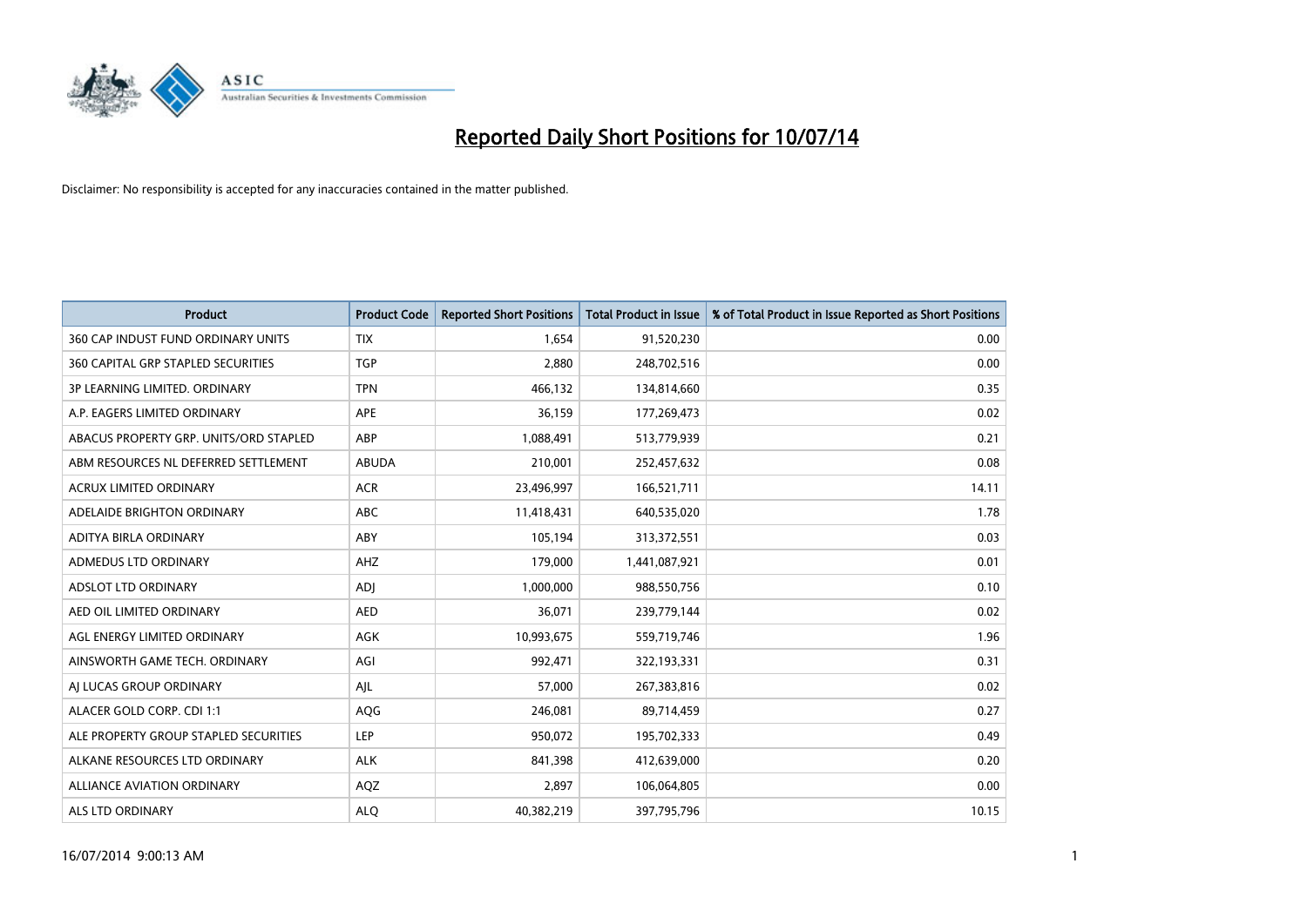

| <b>Product</b>                          | <b>Product Code</b> | <b>Reported Short Positions</b> | <b>Total Product in Issue</b> | % of Total Product in Issue Reported as Short Positions |
|-----------------------------------------|---------------------|---------------------------------|-------------------------------|---------------------------------------------------------|
| ALTIUM LIMITED ORDINARY                 | <b>ALU</b>          | 46.345                          | 113,272,762                   | 0.04                                                    |
| ALTONA MINING LTD ORDINARY              | <b>AOH</b>          | 224,645                         | 532,579,704                   | 0.04                                                    |
| ALUMINA LIMITED ORDINARY                | <b>AWC</b>          | 85,443,404                      | 2,806,225,615                 | 3.04                                                    |
| AMALGAMATED HOLDINGS ORDINARY           | AHD                 | 9,514                           | 157,864,530                   | 0.01                                                    |
| AMCOM TELECOMM, ORDINARY                | AMM                 | 2,378,249                       | 264,835,089                   | 0.90                                                    |
| AMCOR LIMITED ORDINARY                  | AMC                 | 5,145,818                       | 1,206,684,923                 | 0.43                                                    |
| AMP CAPITAL CHINA ORDINARY UNITS        | AGF                 | 10,984,000                      | 374,593,484                   | 2.93                                                    |
| AMP LIMITED ORDINARY                    | AMP                 | 31,015,821                      | 2,957,737,964                 | 1.05                                                    |
| ANSELL LIMITED ORDINARY                 | <b>ANN</b>          | 5,737,503                       | 152,937,881                   | 3.75                                                    |
| ANTARES ENERGY LTD ORDINARY             | <b>AZZ</b>          | 574,025                         | 255,000,000                   | 0.23                                                    |
| ANZ BANKING GRP LTD ORDINARY            | ANZ                 | 6,958,000                       | 2,756,583,456                 | 0.25                                                    |
| APA GROUP STAPLED SECURITIES            | APA                 | 13,514,417                      | 835,750,807                   | 1.62                                                    |
| APN NEWS & MEDIA ORDINARY               | <b>APN</b>          | 1,964,582                       | 1,029,041,356                 | 0.19                                                    |
| AQUARIUS PLATINUM. ORDINARY             | <b>AOP</b>          | 2,304,449                       | 1,464,310,359                 | 0.16                                                    |
| AQUILA RESOURCES ORDINARY               | <b>AQA</b>          | 512,461                         | 411,804,442                   | 0.12                                                    |
| ARB CORPORATION ORDINARY                | ARP                 | 1,628,251                       | 72,493,302                    | 2.25                                                    |
| ARDENT LEISURE GROUP STAPLED SECURITIES | AAD                 | 4,953,068                       | 405,055,708                   | 1.22                                                    |
| ARENA REIT. ORDINARY UNITS              | <b>ARF</b>          | 25,139                          | 211,495,653                   | 0.01                                                    |
| ARISTOCRAT LEISURE ORDINARY             | ALL                 | 4,957,025                       | 551,418,047                   | 0.90                                                    |
| ARRIUM LTD ORDINARY                     | ARI                 | 30,208,907                      | 1,366,183,142                 | 2.21                                                    |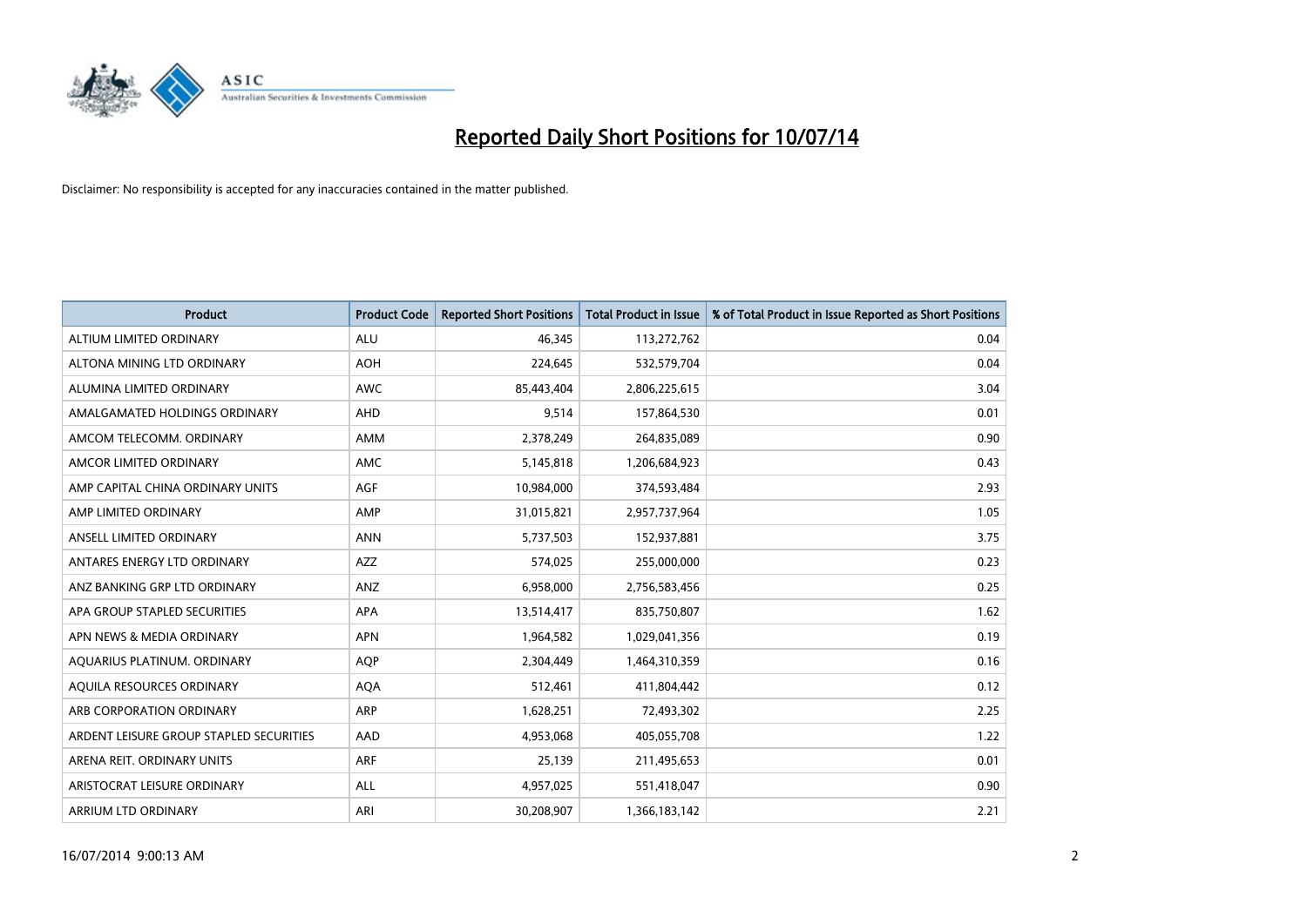

| <b>Product</b>                            | <b>Product Code</b> | <b>Reported Short Positions</b> | <b>Total Product in Issue</b> | % of Total Product in Issue Reported as Short Positions |
|-------------------------------------------|---------------------|---------------------------------|-------------------------------|---------------------------------------------------------|
| ASALEO CARE LIMITED ORDINARY              | AHY                 | 3,500,000                       | 603,059,070                   | 0.58                                                    |
| ASCIANO LIMITED ORDINARY                  | <b>AIO</b>          | 12,617,123                      | 975,385,664                   | 1.29                                                    |
| ASG GROUP LIMITED ORDINARY                | ASZ                 | 562,788                         | 206,720,839                   | 0.27                                                    |
| ASPEN GROUP ORD/UNITS STAPLED             | APZ                 | 21,785                          | 119,948,774                   | 0.02                                                    |
| ASTRO JAP PROP GROUP STAPLED US PROHIBIT. | AJA                 | 14,199                          | 67,211,752                    | 0.02                                                    |
| ASX LIMITED ORDINARY                      | ASX                 | 4,935,478                       | 193,595,162                   | 2.55                                                    |
| ATLAS IRON LIMITED ORDINARY               | <b>AGO</b>          | 109,650,054                     | 915,496,158                   | 11.98                                                   |
| ATRUM COAL NL ORDINARY                    | ATU                 | 361,382                         | 76,305,842                    | 0.47                                                    |
| AURIZON HOLDINGS LTD ORDINARY             | AZJ                 | 6,077,251                       | 2,137,284,503                 | 0.28                                                    |
| <b>AURORA OIL &amp; GAS ORDINARY</b>      | <b>AUT</b>          | 15,477                          | 448,785,778                   | 0.00                                                    |
| AUSDRILL LIMITED ORDINARY                 | ASL                 | 23,584,392                      | 312,277,224                   | 7.55                                                    |
| AUSENCO LIMITED ORDINARY                  | AAX                 | 2,970,555                       | 168,449,799                   | 1.76                                                    |
| AUSTAL LIMITED ORDINARY                   | ASB                 | 207,954                         | 346, 379, 377                 | 0.06                                                    |
| AUSTBROKERS HOLDINGS ORDINARY             | <b>AUB</b>          | 382,446                         | 59,955,596                    | 0.64                                                    |
| AUSTIN ENGINEERING ORDINARY               | ANG                 | 1,389,325                       | 84,274,004                    | 1.65                                                    |
| AUSTRALAND PROPERTY STAPLED SECURITY      | <b>ALZ</b>          | 55,798                          | 578,984,528                   | 0.01                                                    |
| AUSTRALIAN AGRICULT. ORDINARY             | AAC                 | 3,526,863                       | 532,474,721                   | 0.66                                                    |
| AUSTRALIAN FOUNDAT. ORDINARY              | AFI                 | 100                             | 1,049,055,166                 | 0.00                                                    |
| AUSTRALIAN INFR LTD ORDINARY              | <b>AIX</b>          | 14,364                          | 620,733,944                   | 0.00                                                    |
| AUSTRALIAN PHARM. ORDINARY                | API                 | 10,749,203                      | 488,115,883                   | 2.20                                                    |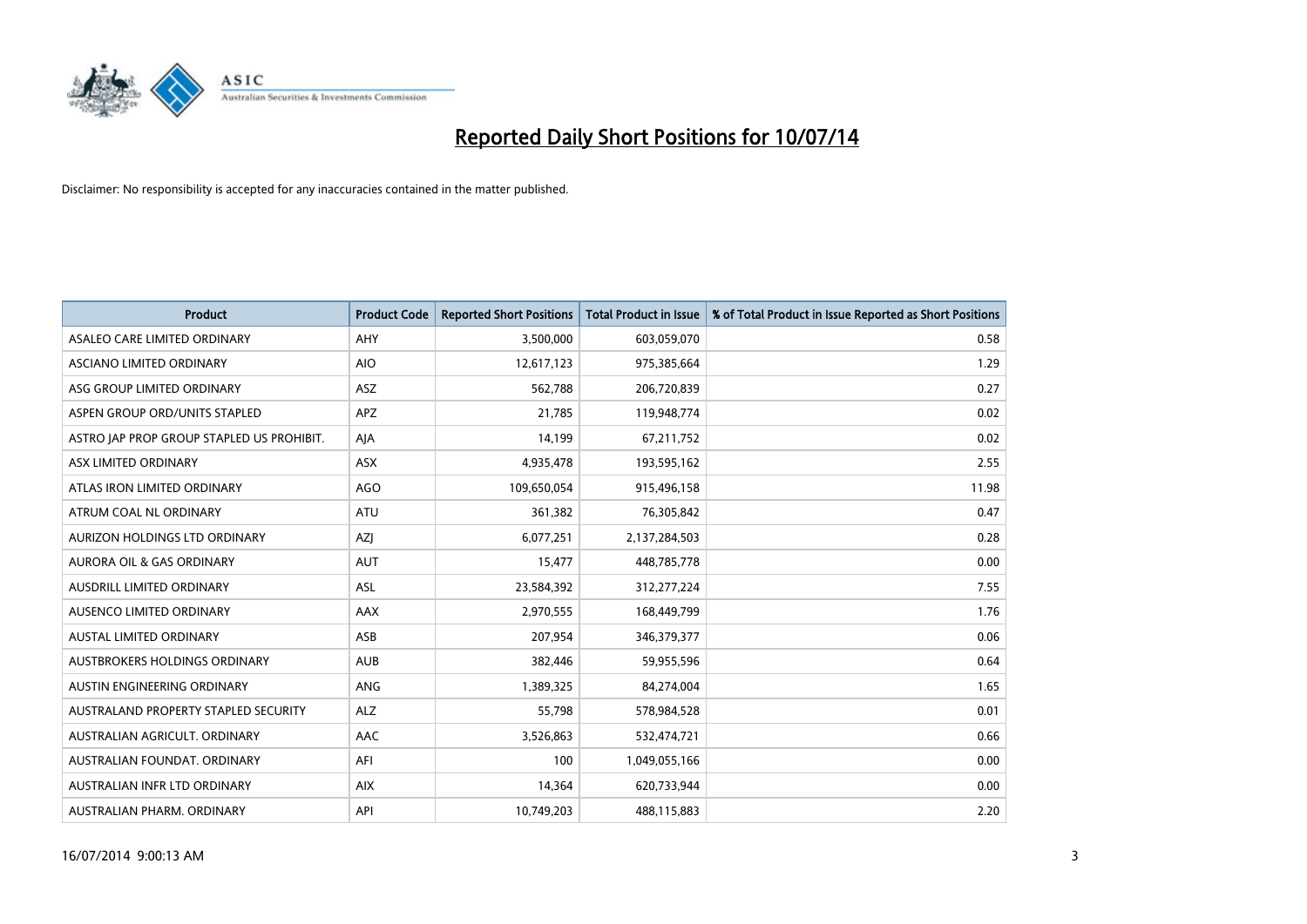

| <b>Product</b>                      | <b>Product Code</b> | <b>Reported Short Positions</b> | <b>Total Product in Issue</b> | % of Total Product in Issue Reported as Short Positions |
|-------------------------------------|---------------------|---------------------------------|-------------------------------|---------------------------------------------------------|
| AUTOMOTIVE HOLDINGS ORDINARY        | <b>AHE</b>          | 423,875                         | 306,437,941                   | 0.14                                                    |
| AVANCO RESOURCES LTD ORDINARY       | AVB                 | 89,724                          | 1,661,675,855                 | 0.01                                                    |
| AVEO GROUP STAPLED SECURITIES       | <b>AOG</b>          | 11,052,679                      | 500,111,460                   | 2.21                                                    |
| AWE LIMITED ORDINARY                | <b>AWE</b>          | 1,846,139                       | 522,696,385                   | 0.35                                                    |
| <b>AZONTO PET LTD ORDINARY</b>      | <b>APY</b>          | $\mathbf{1}$                    | 1,158,625,100                 | 0.00                                                    |
| AZUMAH RESOURCES ORDINARY           | <b>AZM</b>          | 1                               | 356,189,096                   | 0.00                                                    |
| <b>BANDANNA ENERGY ORDINARY</b>     | <b>BND</b>          | 23,973,813                      | 528,481,199                   | 4.54                                                    |
| BANK OF QUEENSLAND. ORDINARY        | <b>BOQ</b>          | 2,076,232                       | 362,516,534                   | 0.57                                                    |
| <b>BANNERMAN RESOURCES ORDINARY</b> | <b>BMN</b>          | 199,998                         | 326,653,076                   | 0.06                                                    |
| <b>BASE RES LIMITED ORDINARY</b>    | <b>BSE</b>          | 5,517,119                       | 561,840,029                   | 0.98                                                    |
| BATHURST RES LTD. ORDINARY          | <b>BRL</b>          | 1,558,214                       | 947,078,874                   | 0.16                                                    |
| <b>BC IRON LIMITED ORDINARY</b>     | <b>BCI</b>          | 3,050,052                       | 124,345,439                   | 2.45                                                    |
| BEACH ENERGY LIMITED ORDINARY       | <b>BPT</b>          | 16,394,374                      | 1,292,897,809                 | 1.27                                                    |
| BEADELL RESOURCE LTD ORDINARY       | <b>BDR</b>          | 20,277,076                      | 798,657,280                   | 2.54                                                    |
| <b>BEGA CHEESE LTD ORDINARY</b>     | <b>BGA</b>          | 664,846                         | 152,245,802                   | 0.44                                                    |
| BENDIGO AND ADELAIDE ORDINARY       | <b>BEN</b>          | 11,418,342                      | 447,880,513                   | 2.55                                                    |
| BENITEC BIOPHARMA ORDINARY          | <b>BLT</b>          | 1,395                           | 114,898,793                   | 0.00                                                    |
| BENTHAM IMF LTD ORDINARY            | <b>IMF</b>          | 3,976,190                       | 165,370,269                   | 2.40                                                    |
| BERKELEY RESOURCES ORDINARY         | <b>BKY</b>          | 9,012                           | 180,361,323                   | 0.00                                                    |
| BETASHARES ASX RES ETF UNITS        | <b>ORE</b>          | 512,000                         | 2,922,150                     | 17.52                                                   |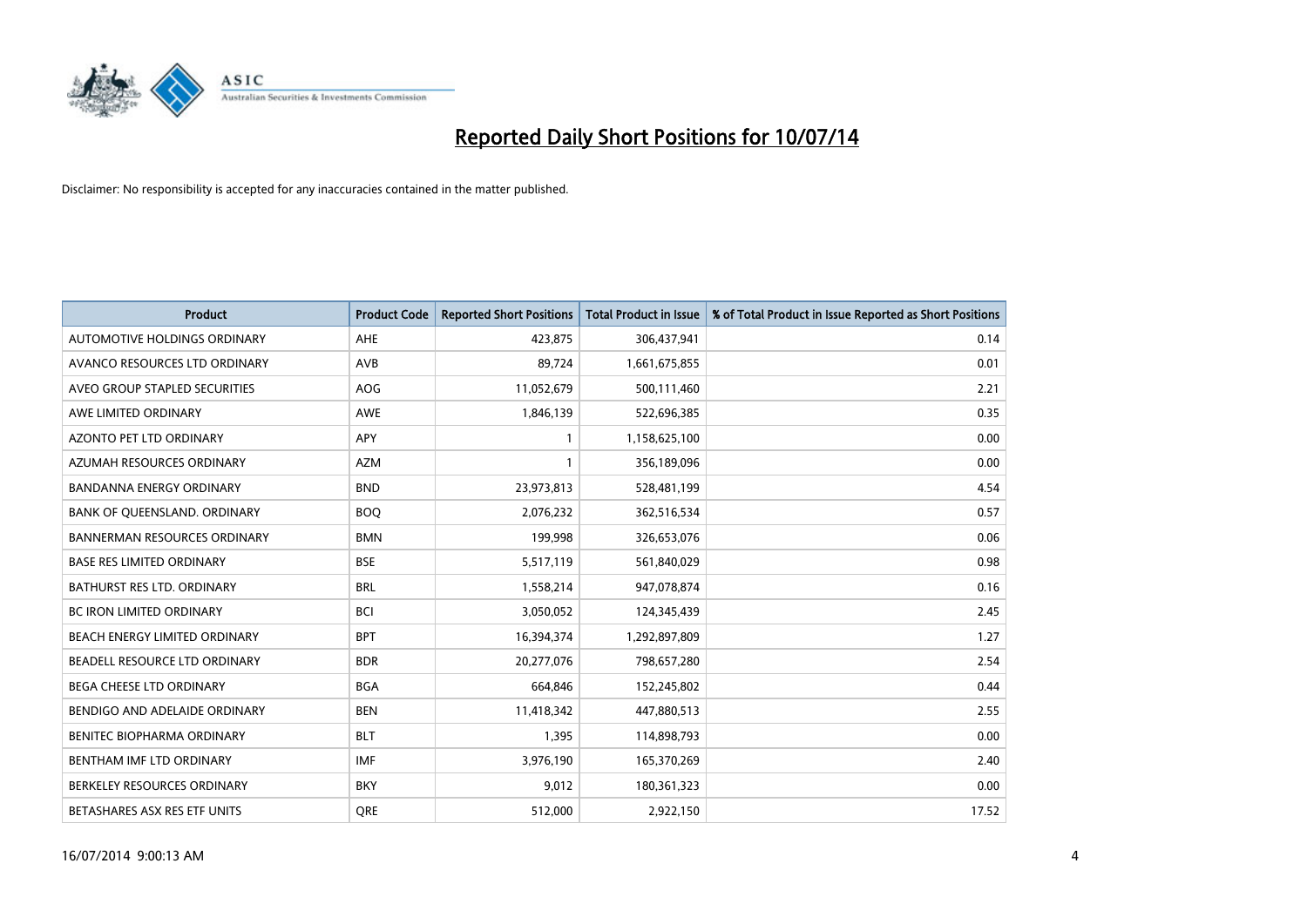

| <b>Product</b>                                | <b>Product Code</b> | <b>Reported Short Positions</b> | <b>Total Product in Issue</b> | % of Total Product in Issue Reported as Short Positions |
|-----------------------------------------------|---------------------|---------------------------------|-------------------------------|---------------------------------------------------------|
| <b>BHP BILLITON LIMITED ORDINARY</b>          | <b>BHP</b>          | 6,404,591                       | 3,211,691,105                 | 0.20                                                    |
| <b>BIGAIR GROUP LIMITED ORDINARY</b>          | <b>BGL</b>          | 41,650                          | 172,872,340                   | 0.02                                                    |
| <b>BILLABONG ORDINARY</b>                     | <b>BBG</b>          | 12,742,294                      | 990,370,034                   | 1.29                                                    |
| <b>BIONOMICS LIMITED ORDINARY</b>             | <b>BNO</b>          | 2,771                           | 417,356,567                   | 0.00                                                    |
| <b>BLACKMORES LIMITED ORDINARY</b>            | <b>BKL</b>          | 7,256                           | 17,113,392                    | 0.04                                                    |
| <b>BLACKTHORN RESOURCES ORD US PROHIBITED</b> | <b>BTR</b>          | 493,916                         | 164,285,950                   | 0.30                                                    |
| <b>BLUESCOPE STEEL LTD ORDINARY</b>           | <b>BSL</b>          | 610,006                         | 558,848,896                   | 0.11                                                    |
| <b>BOART LONGYEAR ORDINARY</b>                | <b>BLY</b>          | 38,408,911                      | 461,163,412                   | 8.33                                                    |
| BORAL LIMITED. ORDINARY                       | <b>BLD</b>          | 18,035,819                      | 782,736,249                   | 2.30                                                    |
| <b>BRADKEN LIMITED ORDINARY</b>               | <b>BKN</b>          | 15,590,500                      | 171,027,249                   | 9.12                                                    |
| <b>BRAMBLES LIMITED ORDINARY</b>              | <b>BXB</b>          | 1,902,071                       | 1,563,421,437                 | 0.12                                                    |
| BREVILLE GROUP LTD ORDINARY                   | <b>BRG</b>          | 3,807,806                       | 130,095,322                   | 2.93                                                    |
| <b>BRICKWORKS LIMITED ORDINARY</b>            | <b>BKW</b>          | 83,609                          | 148,038,996                   | 0.06                                                    |
| <b>BROCKMAN MINING LTD ORDINARY</b>           | <b>BCK</b>          | 414,026                         | 8,381,982,131                 | 0.00                                                    |
| BT INVESTMENT MNGMNT ORDINARY                 | <b>BTT</b>          | 26,223                          | 284,384,906                   | 0.01                                                    |
| <b>BURSON GROUP LTD ORDINARY</b>              | <b>BAP</b>          | 19,861                          | 163,585,666                   | 0.01                                                    |
| <b>BURU ENERGY ORDINARY</b>                   | <b>BRU</b>          | 18,619,471                      | 298,505,530                   | 6.24                                                    |
| <b>BWP TRUST ORDINARY UNITS</b>               | <b>BWP</b>          | 8,719,733                       | 634,395,195                   | 1.37                                                    |
| CABCHARGE AUSTRALIA ORDINARY                  | CAB                 | 10,070,668                      | 120,430,683                   | 8.36                                                    |
| CALTEX AUSTRALIA ORDINARY                     | <b>CTX</b>          | 3,363,445                       | 270,000,000                   | 1.25                                                    |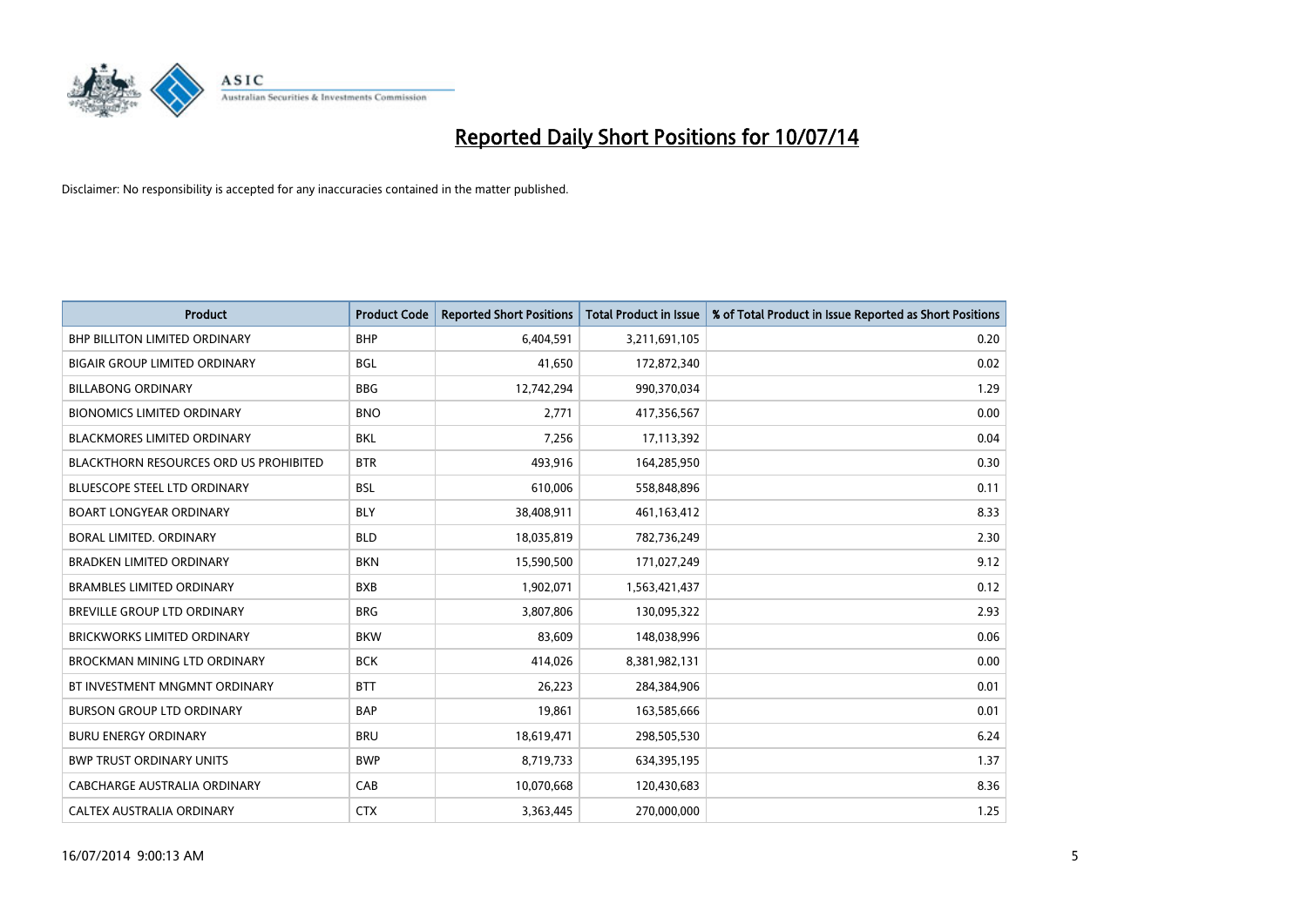

| <b>Product</b>                          | <b>Product Code</b> | <b>Reported Short Positions</b> | <b>Total Product in Issue</b> | % of Total Product in Issue Reported as Short Positions |
|-----------------------------------------|---------------------|---------------------------------|-------------------------------|---------------------------------------------------------|
| <b>CAPITOL HEALTH ORDINARY</b>          | CAJ                 | 306,591                         | 431,180,115                   | 0.07                                                    |
| CARDNO LIMITED ORDINARY                 | CDD                 | 7,515,228                       | 163,266,973                   | 4.60                                                    |
| <b>CARINDALE PROPERTY UNIT</b>          | <b>CDP</b>          | 125                             | 70,000,000                    | 0.00                                                    |
| CARNARVON PETROLEUM ORDINARY            | <b>CVN</b>          | 734                             | 987,176,977                   | 0.00                                                    |
| CARSALES.COM LTD ORDINARY               | <b>CRZ</b>          | 6,718,490                       | 237,828,965                   | 2.82                                                    |
| <b>CASH CONVERTERS ORDINARY</b>         | CCV                 | 9,504,037                       | 428,886,124                   | 2.22                                                    |
| CEDAR WOODS PROP. ORDINARY              | <b>CWP</b>          | 222,736                         | 78,336,371                    | 0.28                                                    |
| CENTRAL PETROLEUM ORDINARY              | <b>CTP</b>          | 1,693,084                       | 348,718,957                   | 0.49                                                    |
| CERAMIC FUEL CELLS ORDINARY             | <b>CFU</b>          | 4,058                           | 2,507,761,565                 | 0.00                                                    |
| CFS RETAIL TRUST GRP STAPLED SECURITIES | <b>CFX</b>          | 57,775,203                      | 3,018,050,810                 | 1.91                                                    |
| CHALLENGER DIV.PRO. STAPLED UNITS       | <b>CDI</b>          | 185                             | 214,101,013                   | 0.00                                                    |
| <b>CHALLENGER LIMITED ORDINARY</b>      | <b>CGF</b>          | 504,885                         | 530,862,585                   | 0.10                                                    |
| CHANDLER MACLEOD LTD ORDINARY           | <b>CMG</b>          | 36,561                          | 547,985,086                   | 0.01                                                    |
| CHARTER HALL GROUP STAPLED US PROHIBIT. | <b>CHC</b>          | 365,151                         | 347,989,262                   | 0.10                                                    |
| <b>CHARTER HALL RETAIL UNITS</b>        | CQR                 | 10,230,119                      | 369,040,750                   | 2.77                                                    |
| <b>CHORUS LIMITED ORDINARY</b>          | <b>CNU</b>          | 131,727                         | 396,369,767                   | 0.03                                                    |
| COAL OF AFRICA LTD ORDINARY             | <b>CZA</b>          | 426                             | 1,048,368,613                 | 0.00                                                    |
| COALSPUR MINES LTD ORDINARY             | <b>CPL</b>          | 2,980,257                       | 641,544,455                   | 0.46                                                    |
| <b>COBAR CONSOLIDATED ORDINARY</b>      | CCU                 | 100,000                         | 329,715,353                   | 0.03                                                    |
| COCA-COLA AMATIL ORDINARY               | <b>CCL</b>          | 11,170,597                      | 763,590,249                   | 1.46                                                    |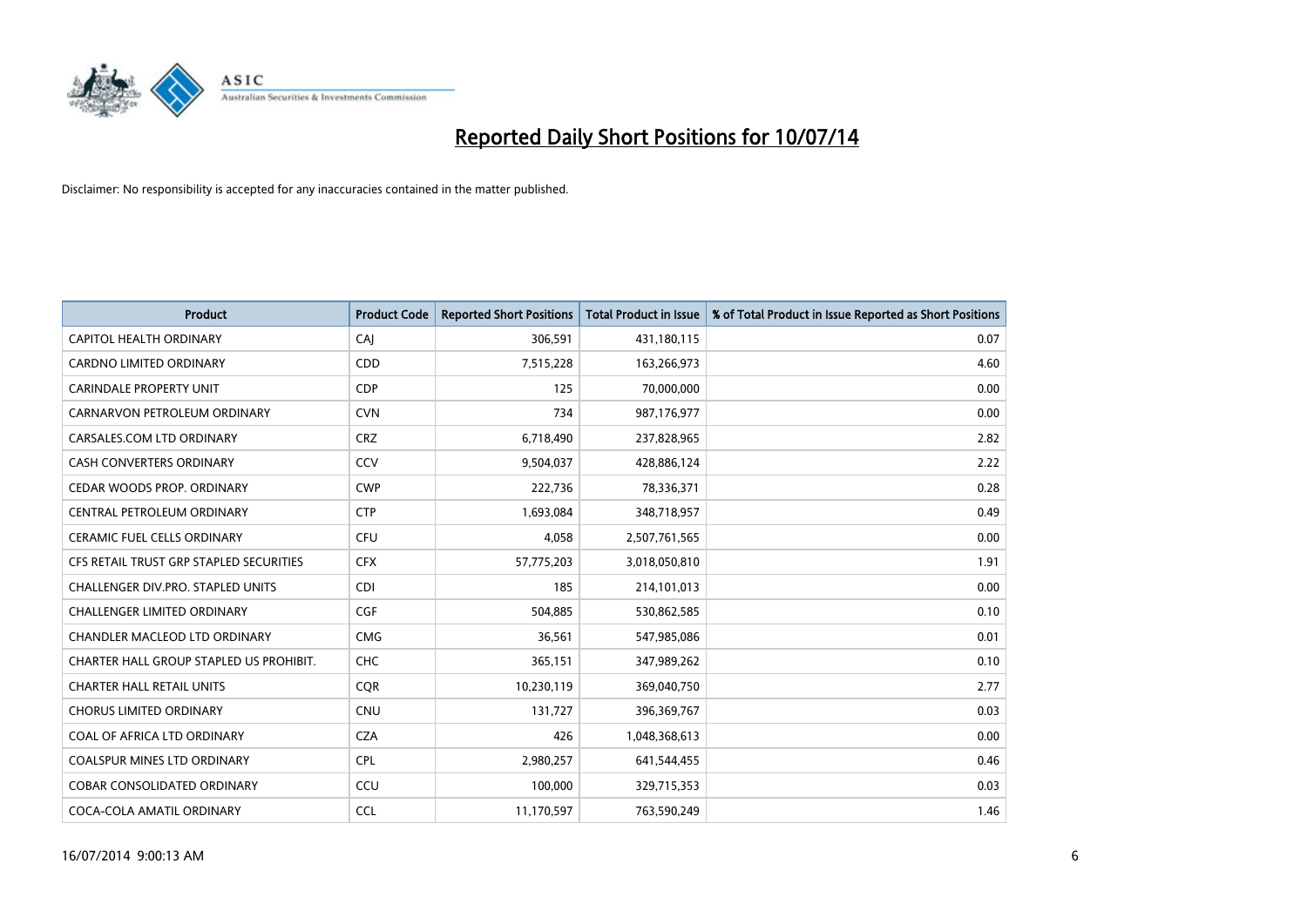

| Product                                 | <b>Product Code</b> | <b>Reported Short Positions</b> | <b>Total Product in Issue</b> | % of Total Product in Issue Reported as Short Positions |
|-----------------------------------------|---------------------|---------------------------------|-------------------------------|---------------------------------------------------------|
| <b>COCHLEAR LIMITED ORDINARY</b>        | <b>COH</b>          | 10,299,795                      | 57,062,020                    | 18.05                                                   |
| COCKATOO COAL ORDINARY                  | <b>COK</b>          | 167,987                         | 4,560,196,928                 | 0.00                                                    |
| <b>CODAN LIMITED ORDINARY</b>           | <b>CDA</b>          | 580,145                         | 176,969,924                   | 0.33                                                    |
| COFFEY INTERNATIONAL ORDINARY           | <b>COF</b>          | 7,994                           | 255,833,165                   | 0.00                                                    |
| <b>COKAL LTD ORDINARY</b>               | <b>CKA</b>          | 6,820                           | 471,103,926                   | 0.00                                                    |
| <b>COLLECTION HOUSE ORDINARY</b>        | <b>CLH</b>          | 2,167,600                       | 129,717,785                   | 1.67                                                    |
| COMMONWEALTH BANK, ORDINARY             | <b>CBA</b>          | 9,410,979                       | 1,621,319,194                 | 0.58                                                    |
| COMPASS RESOURCES ORDINARY              | <b>CMR</b>          | 7,472                           | 1,403,744,100                 | 0.00                                                    |
| <b>COMPUTERSHARE LTD ORDINARY</b>       | <b>CPU</b>          | 10,733,289                      | 556,203,079                   | 1.93                                                    |
| <b>CORP TRAVEL LIMITED ORDINARY</b>     | <b>CTD</b>          | 316,514                         | 89,931,376                    | 0.35                                                    |
| <b>COVER-MORE GRP LTD ORDINARY</b>      | <b>CVO</b>          | 6,437,556                       | 317,750,000                   | 2.03                                                    |
| <b>CREDIT CORP GROUP ORDINARY</b>       | <b>CCP</b>          | 170,974                         | 46,131,882                    | 0.37                                                    |
| <b>CROMWELL PROP STAPLED SECURITIES</b> | <b>CMW</b>          | 12,432,993                      | 1,727,280,850                 | 0.72                                                    |
| <b>CROWE HORWATH AUS ORDINARY</b>       | <b>CRH</b>          | 472,156                         | 273,005,429                   | 0.17                                                    |
| <b>CROWN RESORTS LTD ORDINARY</b>       | <b>CWN</b>          | 5,197,569                       | 728,394,185                   | 0.71                                                    |
| <b>CSG LIMITED ORDINARY</b>             | CSV                 | 172,186                         | 278,840,492                   | 0.06                                                    |
| <b>CSL LIMITED ORDINARY</b>             | <b>CSL</b>          | 741,322                         | 475,835,336                   | 0.16                                                    |
| <b>CSR LIMITED ORDINARY</b>             | <b>CSR</b>          | 16,898,441                      | 506,000,315                   | 3.34                                                    |
| <b>CUDECO LIMITED ORDINARY</b>          | CDU                 | 8,978,147                       | 235,119,260                   | 3.82                                                    |
| DART ENERGY LTD ORDINARY                | <b>DTE</b>          | 3,010,693                       | 1,108,752,733                 | 0.27                                                    |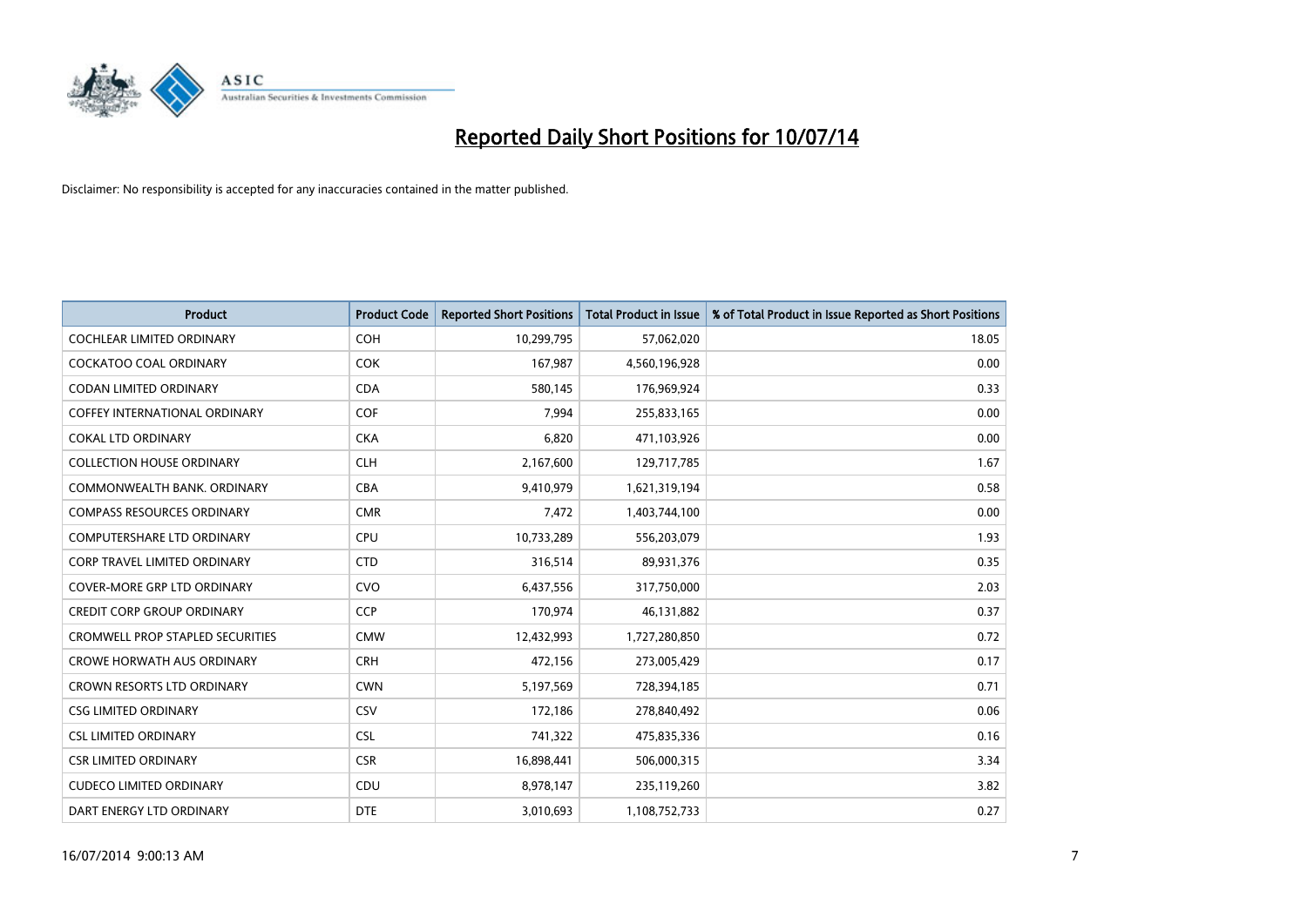

| <b>Product</b>                     | <b>Product Code</b> | <b>Reported Short Positions</b> | <b>Total Product in Issue</b> | % of Total Product in Issue Reported as Short Positions |
|------------------------------------|---------------------|---------------------------------|-------------------------------|---------------------------------------------------------|
| DATA#3 LIMITED ORDINARY            | <b>DTL</b>          | 314,873                         | 153,974,950                   | 0.20                                                    |
| DAVID JONES LIMITED ORDINARY       | <b>DIS</b>          | 14,725,922                      | 537,137,845                   | 2.74                                                    |
| DECMIL GROUP LIMITED ORDINARY      | <b>DCG</b>          | 1,369,460                       | 168,657,794                   | 0.81                                                    |
| DEEP YELLOW LIMITED ORDINARY       | <b>DYL</b>          | 1,050                           | 1,619,952,347                 | 0.00                                                    |
| DEXUS PROPERTY GROUP STAPLED UNITS | <b>DXS</b>          | 24,054,890                      | 5,433,110,810                 | 0.44                                                    |
| DICK SMITH HLDGS ORDINARY          | <b>DSH</b>          | 17,301,051                      | 236,511,364                   | 7.32                                                    |
| DISCOVERY METALS LTD ORDINARY      | <b>DML</b>          | 1,331,338                       | 644,039,581                   | 0.21                                                    |
| DOMINO PIZZA ENTERPR ORDINARY      | <b>DMP</b>          | 2,417,971                       | 85,933,273                    | 2.81                                                    |
| DONACO INTERNATIONAL ORDINARY      | <b>DNA</b>          | 1,816,044                       | 460,282,631                   | 0.39                                                    |
| DORAY MINERALS LTD ORDINARY        | <b>DRM</b>          | 53,656                          | 163,401,768                   | 0.03                                                    |
| DOWNER EDI LIMITED ORDINARY        | <b>DOW</b>          | 18,829,978                      | 435,399,975                   | 4.32                                                    |
| DRILLSEARCH ENERGY ORDINARY        | <b>DLS</b>          | 16,377,738                      | 445,898,470                   | 3.67                                                    |
| DUET GROUP STAPLED US PROHIBIT.    | <b>DUE</b>          | 4,202,373                       | 1,317,809,323                 | 0.32                                                    |
| DULUXGROUP LIMITED ORDINARY        | <b>DLX</b>          | 1,443,858                       | 383,503,942                   | 0.38                                                    |
| <b>DWS LTD ORDINARY</b>            | <b>DWS</b>          | 145,096                         | 132,362,763                   | 0.11                                                    |
| ECHO ENTERTAINMENT ORDINARY        | <b>EGP</b>          | 9,123,628                       | 825,672,730                   | 1.10                                                    |
| ELDERS LIMITED ORDINARY            | <b>ELD</b>          | 19,076,591                      | 455,013,329                   | 4.19                                                    |
| ELEMENTAL MINERALS ORDINARY        | <b>ELM</b>          | 129,128                         | 305,063,391                   | 0.04                                                    |
| <b>EMECO HOLDINGS ORDINARY</b>     | <b>EHL</b>          | 8,861,439                       | 599,675,707                   | 1.48                                                    |
| <b>ENDEAVOUR MIN CORP CDI 1:1</b>  | <b>EVR</b>          | 31,265                          | 55,837,996                    | 0.06                                                    |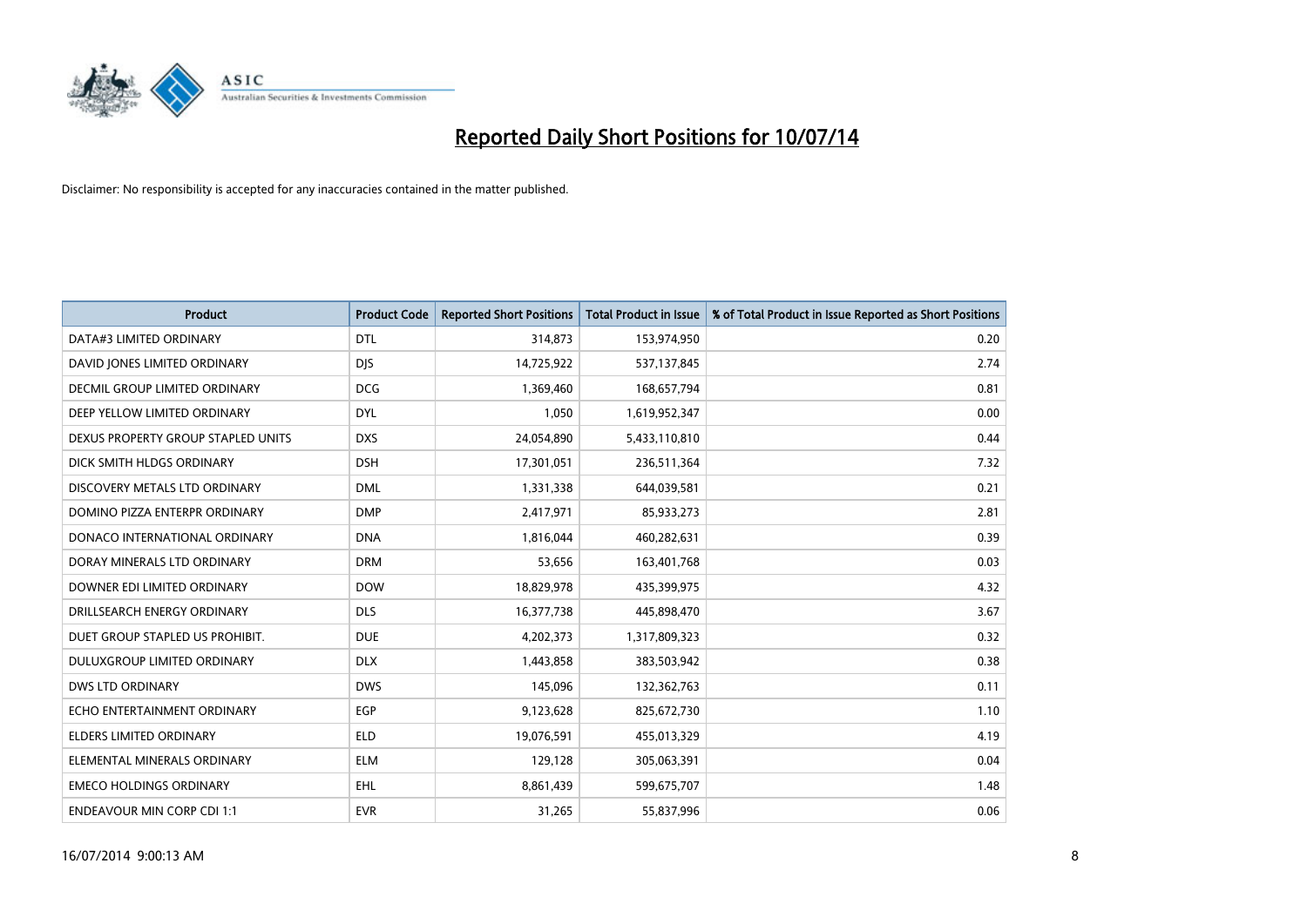

| <b>Product</b>                         | <b>Product Code</b> | <b>Reported Short Positions</b> | <b>Total Product in Issue</b> | % of Total Product in Issue Reported as Short Positions |
|----------------------------------------|---------------------|---------------------------------|-------------------------------|---------------------------------------------------------|
| <b>ENERGY RESOURCES ORDINARY 'A'</b>   | <b>ERA</b>          | 10,276,101                      | 517,725,062                   | 1.98                                                    |
| <b>ENERGY WORLD CORPOR. ORDINARY</b>   | <b>EWC</b>          | 42,785,869                      | 1,734,166,672                 | 2.47                                                    |
| <b>ENVESTRA LIMITED ORDINARY</b>       | <b>ENV</b>          | 893,738                         | 1,796,808,474                 | 0.05                                                    |
| EQUATORIAL RES LTD ORDINARY            | EQX                 | 174                             | 122,185,353                   | 0.00                                                    |
| EQUITY TRUSTEES ORDINARY               | EQT                 | 19                              | 19,104,667                    | 0.00                                                    |
| ERM POWER LIMITED ORDINARY             | EPW                 | 402,558                         | 239,269,727                   | 0.17                                                    |
| EVOLUTION MINING LTD ORDINARY          | <b>EVN</b>          | 27,424,732                      | 712,493,836                   | 3.85                                                    |
| FAIRFAX MEDIA LTD ORDINARY             | <b>FXJ</b>          | 75,178,249                      | 2,351,955,725                 | 3.20                                                    |
| <b>FANTASTIC HOLDINGS ORDINARY</b>     | <b>FAN</b>          | 15,327                          | 103,068,398                   | 0.01                                                    |
| <b>FAR LTD ORDINARY</b>                | FAR                 | 4,924,327                       | 2,699,846,742                 | 0.18                                                    |
| FEDERATION CNTRES ORD/UNIT STAPLED SEC | <b>FDC</b>          | 1,397,546                       | 1,427,641,565                 | 0.10                                                    |
| FINBAR GROUP LIMITED ORDINARY          | <b>FRI</b>          | 18,672                          | 227,018,204                   | 0.01                                                    |
| FISHER & PAYKEL H. ORDINARY            | <b>FPH</b>          | 1,984                           | 555,522,002                   | 0.00                                                    |
| FLEETWOOD CORP ORDINARY                | <b>FWD</b>          | 2,182,162                       | 60,581,211                    | 3.60                                                    |
| FLETCHER BUILDING ORDINARY             | <b>FBU</b>          | 944,444                         | 687,854,788                   | 0.14                                                    |
| FLEXIGROUP LIMITED ORDINARY            | <b>FXL</b>          | 3,598,406                       | 304,096,060                   | 1.18                                                    |
| FLIGHT CENTRE TRAVEL ORDINARY          | <b>FLT</b>          | 5,908,596                       | 100,571,642                   | 5.88                                                    |
| FLINDERS MINES LTD ORDINARY            | <b>FMS</b>          | 17,807,840                      | 2,400,995,602                 | 0.74                                                    |
| <b>FOCUS MINERALS LTD ORDINARY</b>     | <b>FML</b>          | 7,220,328                       | 9,137,375,877                 | 0.08                                                    |
| FOLKESTONE EDU TRUST UNITS             | <b>FET</b>          | 13                              | 205,069,661                   | 0.00                                                    |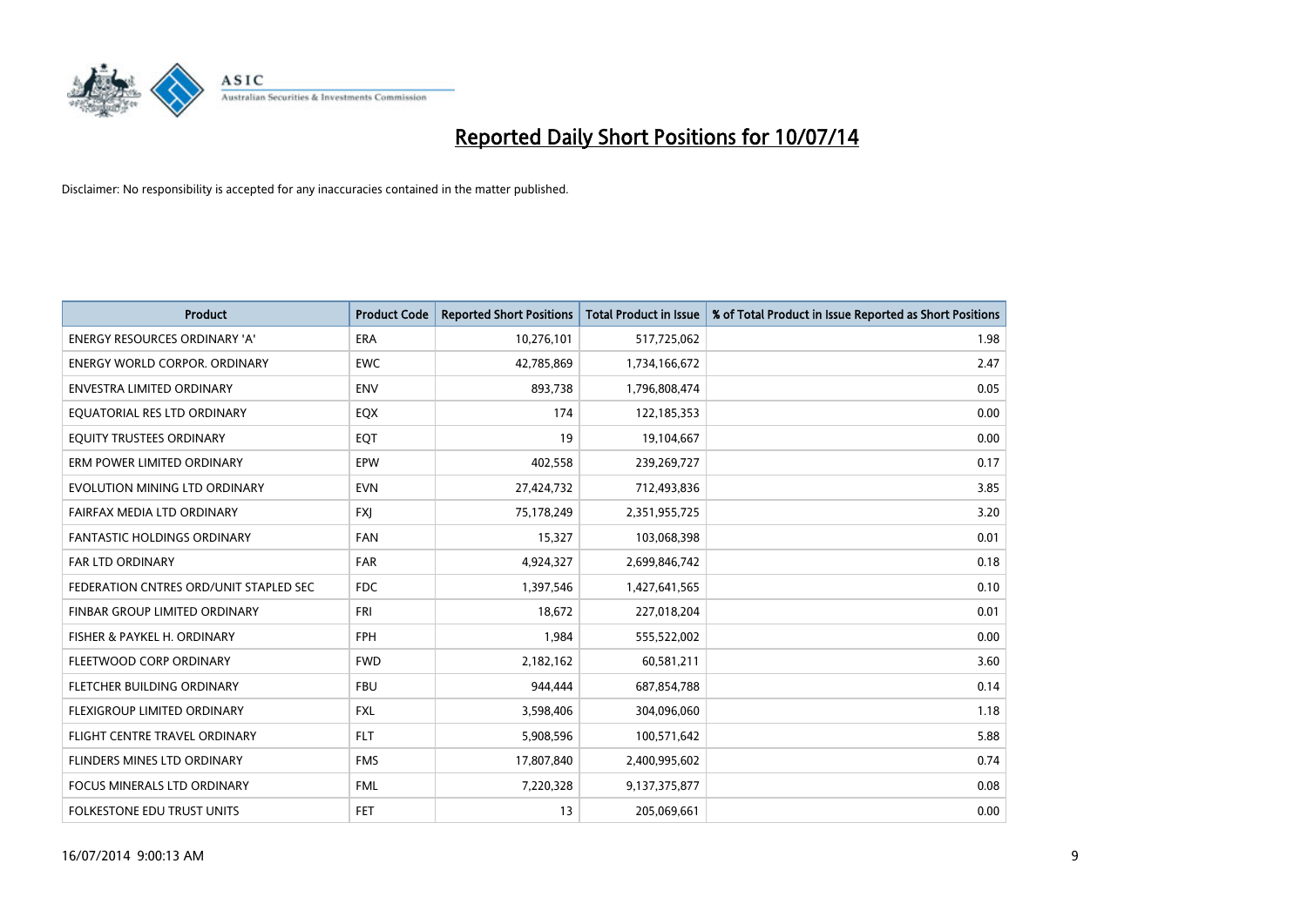

| <b>Product</b>                                   | <b>Product Code</b> | <b>Reported Short Positions</b> | <b>Total Product in Issue</b> | % of Total Product in Issue Reported as Short Positions |
|--------------------------------------------------|---------------------|---------------------------------|-------------------------------|---------------------------------------------------------|
| <b>FORGE GROUP LIMITED ORDINARY</b>              | <b>FGE</b>          | 283,130                         | 86,169,014                    | 0.33                                                    |
| FORTESCUE METALS GRP ORDINARY                    | <b>FMG</b>          | 211,758,394                     | 3,113,798,151                 | 6.80                                                    |
| FREEDOM FOOD LTD ORDINARY                        | <b>FNP</b>          | 13,870                          | 150,645,371                   | 0.01                                                    |
| <b>G.U.D. HOLDINGS ORDINARY</b>                  | GUD                 | 3,192,413                       | 70,939,492                    | 4.50                                                    |
| <b>G8 EDUCATION LIMITED ORDINARY</b>             | <b>GEM</b>          | 8,595,605                       | 330,941,088                   | 2.60                                                    |
| <b>GALAXY RESOURCES ORDINARY</b>                 | <b>GXY</b>          | 46,556                          | 1,027,077,829                 | 0.00                                                    |
| <b>GDI PROPERTY GRP STAPLED SECURITIES</b>       | GDI                 | 168,323                         | 567,575,025                   | 0.03                                                    |
| <b>GENETIC TECHNOLOGIES ORDINARY</b>             | <b>GTG</b>          | 858,000                         | 613,918,492                   | 0.14                                                    |
| <b>GENWORTH MORTGAGE ORDINARY</b>                | <b>GMA</b>          | 381,071                         | 650,000,000                   | 0.06                                                    |
| <b>GEODYNAMICS LIMITED ORDINARY</b>              | GDY                 | 819                             | 435,880,130                   | 0.00                                                    |
| <b>GINDALBIE METALS LTD ORDINARY</b>             | GBG                 | 34,729,691                      | 1,494,007,381                 | 2.32                                                    |
| <b>GOODMAN FIELDER, ORDINARY</b>                 | <b>GFF</b>          | 12,093,720                      | 1,955,559,207                 | 0.62                                                    |
| <b>GOODMAN GROUP STAPLED</b>                     | <b>GMG</b>          | 8,313,627                       | 1,727,685,976                 | 0.48                                                    |
| <b>GPT GROUP STAPLED SEC.</b>                    | <b>GPT</b>          | 4,455,639                       | 1,685,460,955                 | 0.26                                                    |
| <b>GRAINCORP LIMITED A CLASS ORDINARY</b>        | <b>GNC</b>          | 10,647,585                      | 228,855,628                   | 4.65                                                    |
| <b>GRANGE RESOURCES. ORDINARY</b>                | GRR                 | 5,161,048                       | 1,157,097,869                 | 0.45                                                    |
| <b>GREENCROSS LIMITED ORDINARY</b>               | <b>GXL</b>          | 591,732                         | 102,684,303                   | 0.58                                                    |
| <b>GREENLAND MIN EN LTD ORDINARY</b>             | GGG                 | 6,723,531                       | 576,477,827                   | 1.17                                                    |
| <b>GREENLAND MIN EN LTD RIGHTS 26-JUN-14</b>     | GGGR                | 4,630                           | 88,685,050                    | 0.01                                                    |
| <b>GROWTHPOINT PROPERTY ORD/UNIT STAPLED SEC</b> | GOZ                 | 20,904                          | 540,115,360                   | 0.00                                                    |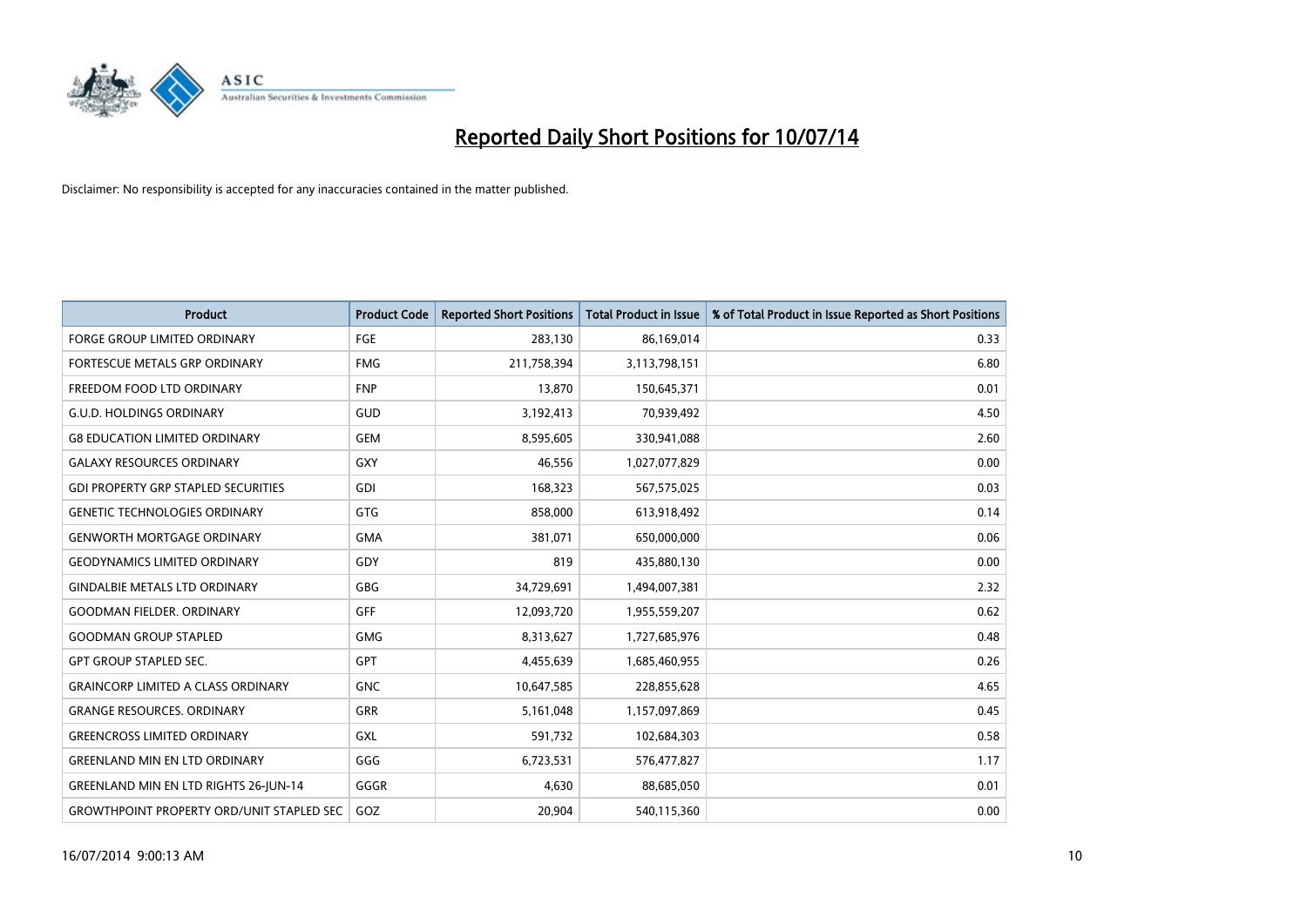

| <b>Product</b>                       | <b>Product Code</b> | <b>Reported Short Positions</b> | <b>Total Product in Issue</b> | % of Total Product in Issue Reported as Short Positions |
|--------------------------------------|---------------------|---------------------------------|-------------------------------|---------------------------------------------------------|
| <b>GRYPHON MINERALS LTD ORDINARY</b> | GRY                 | 4,278,001                       | 401,011,505                   | 1.07                                                    |
| <b>GUILDFORD COAL LTD ORDINARY</b>   | <b>GUF</b>          | 497,891                         | 761,857,020                   | 0.07                                                    |
| <b>GWA GROUP LTD ORDINARY</b>        | <b>GWA</b>          | 17,093,283                      | 306,533,770                   | 5.58                                                    |
| <b>HARVEY NORMAN ORDINARY</b>        | <b>HVN</b>          | 56,562,624                      | 1,062,316,784                 | 5.32                                                    |
| <b>HENDERSON GROUP CDI 1:1</b>       | <b>HGG</b>          | 1,400,013                       | 662,378,459                   | 0.21                                                    |
| HFA HOLDINGS LIMITED ORDINARY        | <b>HFA</b>          | 3,809                           | 136,548,880                   | 0.00                                                    |
| HIGHFIELD RES LTD ORDINARY           | <b>HFR</b>          | 76,134                          | 155,825,003                   | 0.05                                                    |
| HIGHLANDS PACIFIC ORDINARY           | <b>HIG</b>          | 3,153                           | 854,261,346                   | 0.00                                                    |
| <b>HILLS LTD ORDINARY</b>            | HIL.                | 92,006                          | 234,192,711                   | 0.04                                                    |
| HORIZON OIL LIMITED ORDINARY         | <b>HZN</b>          | 60,983,328                      | 1,301,981,265                 | 4.68                                                    |
| <b>IBUY GROUP LTD ORDINARY</b>       | <b>IBY</b>          | 3,613,988                       | 426,069,834                   | 0.85                                                    |
| <b>ICAR ASIA LTD ORDINARY</b>        | ICQ                 | 3,970                           | 122,502,174                   | 0.00                                                    |
| <b>IINET LIMITED ORDINARY</b>        | <b>IIN</b>          | 4,093,515                       | 161,238,847                   | 2.54                                                    |
| <b>ILUKA RESOURCES ORDINARY</b>      | ILU                 | 37,898,596                      | 418,700,517                   | 9.05                                                    |
| <b>IMDEX LIMITED ORDINARY</b>        | <b>IMD</b>          | 3,750,421                       | 212,110,368                   | 1.77                                                    |
| <b>INCITEC PIVOT ORDINARY</b>        | IPL                 | 28,881,156                      | 1,654,998,197                 | 1.75                                                    |
| INDEPENDENCE GROUP ORDINARY          | <b>IGO</b>          | 219,608                         | 234,253,306                   | 0.09                                                    |
| INDOPHIL RESOURCES ORDINARY          | <b>IRN</b>          | 1,068,853                       | 1,203,146,194                 | 0.09                                                    |
| <b>INDUSTRIA REIT STAPLED</b>        | <b>IDR</b>          | 64,519                          | 125,000,001                   | 0.05                                                    |
| INFIGEN ENERGY STAPLED SECURITIES    | <b>IFN</b>          | 2,676,729                       | 764,993,434                   | 0.35                                                    |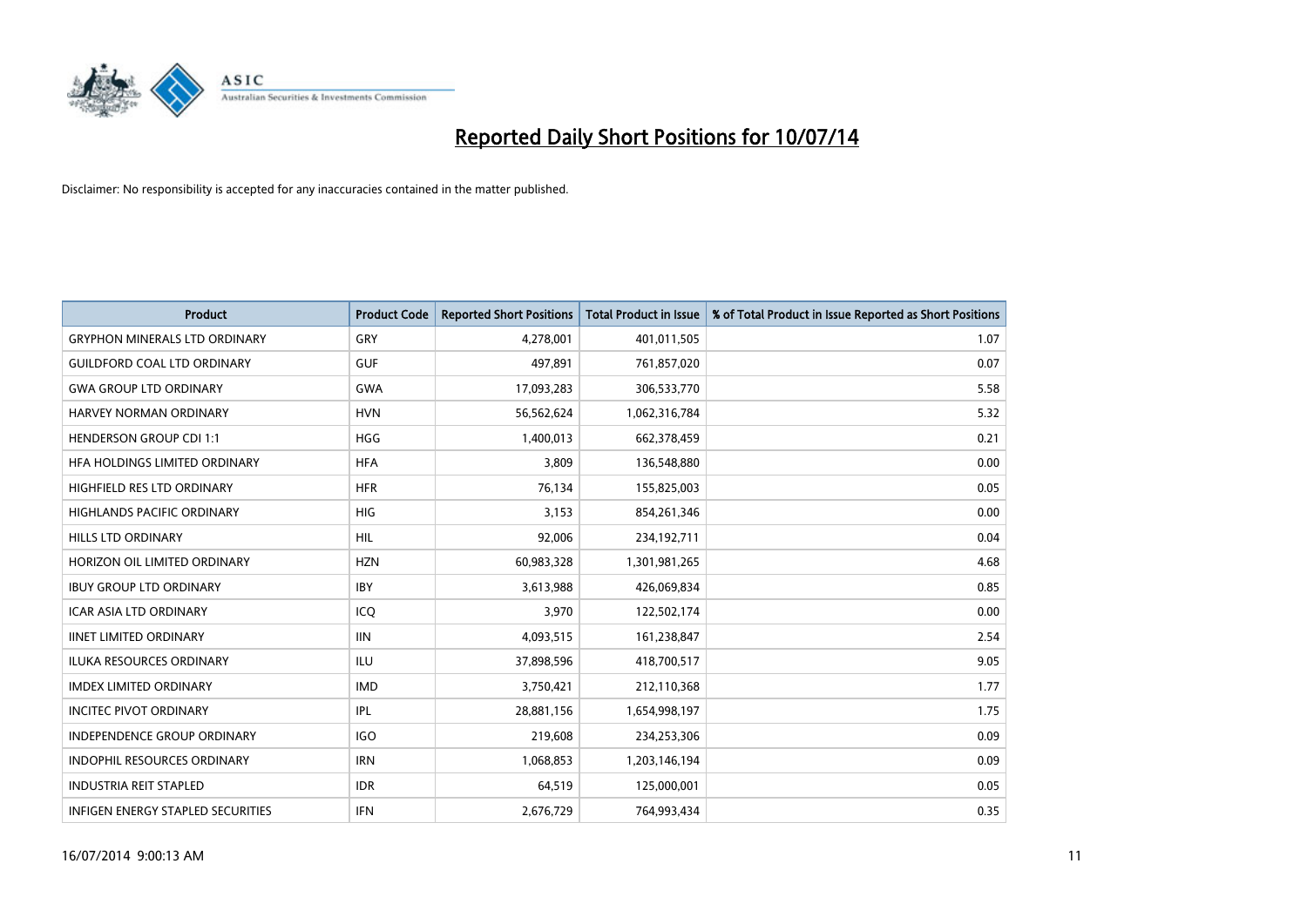

| <b>Product</b>                                | <b>Product Code</b> | <b>Reported Short Positions</b> | <b>Total Product in Issue</b> | % of Total Product in Issue Reported as Short Positions |
|-----------------------------------------------|---------------------|---------------------------------|-------------------------------|---------------------------------------------------------|
| <b>INFOMEDIA LTD ORDINARY</b>                 | <b>IFM</b>          | 23,242                          | 306,766,855                   | 0.01                                                    |
| INGENIA GROUP STAPLED SECURITIES              | <b>INA</b>          | 2,295,169                       | 678,058,232                   | 0.34                                                    |
| <b>INSURANCE AUSTRALIA ORDINARY</b>           | IAG                 | 16,495,929                      | 2,341,618,048                 | 0.70                                                    |
| <b>INTREPID MINES ORDINARY</b>                | IAU                 | 6,957,085                       | 557,343,570                   | 1.25                                                    |
| <b>INVESTA OFFICE FUND STAPLED SECURITIES</b> | <b>IOF</b>          | 977,850                         | 614,047,458                   | 0.16                                                    |
| <b>INVOCARE LIMITED ORDINARY</b>              | <b>IVC</b>          | 5,257,757                       | 110,030,298                   | 4.78                                                    |
| <b>IOOF HOLDINGS LTD ORDINARY</b>             | IFL                 | 8,531,102                       | 232,118,034                   | 3.68                                                    |
| <b>IPROPERTY GROUP LTD ORDINARY</b>           | <b>IPP</b>          | 3,685,417                       | 181,703,204                   | 2.03                                                    |
| <b>IRESS LIMITED ORDINARY</b>                 | <b>IRE</b>          | 4,548,431                       | 159,097,319                   | 2.86                                                    |
| <b>IRON ORE HOLDINGS ORDINARY</b>             | <b>IOH</b>          | 26,197                          | 161,174,005                   | 0.02                                                    |
| <b>ISELECT LTD ORDINARY</b>                   | <b>ISU</b>          | 323,891                         | 260,889,894                   | 0.12                                                    |
| <b>ISENTIA GROUP LTD ORDINARY</b>             | <b>ISD</b>          | 14,056                          | 200,000,001                   | 0.01                                                    |
| ISHS ASIA 50 ETF CDI 1:1                      | <b>IAA</b>          | 831                             | 1,700,000                     | 0.05                                                    |
| ISHS GLOB HEALTH ETF CDI 1:1                  | X                   | 2,157                           | 13,050,000                    | 0.02                                                    |
| JAMES HARDIE INDUST CHESS DEPOSITARY INT      | <b>IHX</b>          | 2,945,592                       | 444,867,063                   | 0.66                                                    |
| <b>JAPARA HEALTHCARE LT ORDINARY</b>          | <b>IHC</b>          | 4,983,141                       | 262,500,000                   | 1.90                                                    |
| <b>JB HI-FI LIMITED ORDINARY</b>              | <b>IBH</b>          | 12,926,675                      | 98,947,309                    | 13.06                                                   |
| <b>KAGARA LTD ORDINARY</b>                    | KZL                 | 4,528,381                       | 798,953,117                   | 0.57                                                    |
| KAROON GAS AUSTRALIA ORDINARY                 | <b>KAR</b>          | 14,909,293                      | 255,841,581                   | 5.83                                                    |
| KATHMANDU HOLD LTD ORDINARY                   | <b>KMD</b>          | 2,998,438                       | 200,633,469                   | 1.49                                                    |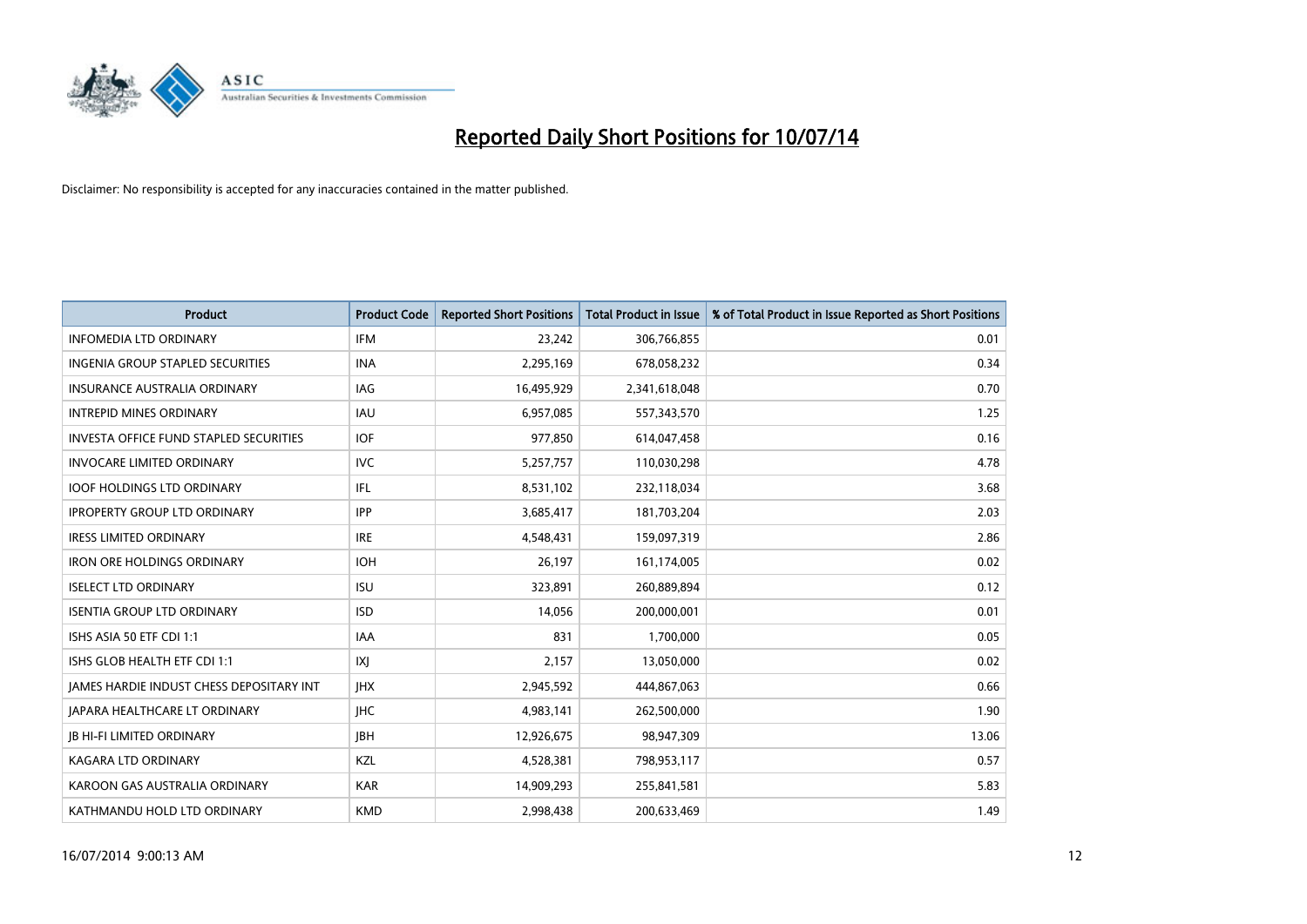

| <b>Product</b>                        | <b>Product Code</b> | <b>Reported Short Positions</b> | <b>Total Product in Issue</b> | % of Total Product in Issue Reported as Short Positions |
|---------------------------------------|---------------------|---------------------------------|-------------------------------|---------------------------------------------------------|
| <b>KBL MINING LIMITED ORDINARY</b>    | <b>KBL</b>          | 1,820                           | 393,535,629                   | 0.00                                                    |
| KINGSGATE CONSOLID. ORDINARY          | <b>KCN</b>          | 9,034,544                       | 223,584,937                   | 4.04                                                    |
| KINGSROSE MINING LTD ORDINARY         | <b>KRM</b>          | 442,807                         | 358,611,493                   | 0.12                                                    |
| LEIGHTON HOLDINGS ORDINARY            | LEI                 | 6,040,465                       | 338,503,563                   | 1.78                                                    |
| LEND LEASE GROUP UNIT/ORD STAPLED     | LLC                 | 5,250,975                       | 577,475,833                   | 0.91                                                    |
| LIQUEFIED NATURAL ORDINARY            | LNG                 | 6,768,293                       | 446,479,015                   | 1.52                                                    |
| <b>LOGICAMMS LIMITED ORDINARY</b>     | <b>LCM</b>          | 36,000                          | 71,178,179                    | 0.05                                                    |
| LONESTAR RESO LTD ORDINARY            | <b>LNR</b>          | 191,395                         | 752,187,211                   | 0.03                                                    |
| LYNAS CORPORATION ORDINARY            | <b>LYC</b>          | 120,280,860                     | 2,333,661,566                 | 5.15                                                    |
| <b>M2 GRP LTD ORDINARY</b>            | <b>MTU</b>          | 14,174,643                      | 180,491,516                   | 7.85                                                    |
| <b>MACA LIMITED ORDINARY</b>          | <b>MLD</b>          | 186,894                         | 202,676,373                   | 0.09                                                    |
| MACMAHON HOLDINGS ORDINARY            | MAH                 | 24,964                          | 1,261,699,966                 | 0.00                                                    |
| MACO ATLAS ROADS GRP ORDINARY STAPLED | <b>MOA</b>          | 4,089,190                       | 487,230,540                   | 0.84                                                    |
| MACQUARIE GROUP LTD ORDINARY          | <b>MQG</b>          | 1,240,144                       | 321,175,323                   | 0.39                                                    |
| MAGELLAN FIN GRP LTD ORDINARY         | <b>MFG</b>          | 3,911,055                       | 158,842,157                   | 2.46                                                    |
| <b>MATRIX C &amp; E LTD ORDINARY</b>  | <b>MCE</b>          | 2,686,249                       | 94,555,428                    | 2.84                                                    |
| MAVERICK DRILLING ORDINARY            | MAD                 | 4,745,594                       | 533,885,763                   | 0.89                                                    |
| <b>MAXITRANS INDUSTRIES ORDINARY</b>  | <b>MXI</b>          | 407,682                         | 185,075,653                   | 0.22                                                    |
| MAYNE PHARMA LTD ORDINARY             | <b>MYX</b>          | 2,423,211                       | 586,651,477                   | 0.41                                                    |
| MCMILLAN SHAKESPEARE ORDINARY         | <b>MMS</b>          | 758,447                         | 74,523,965                    | 1.02                                                    |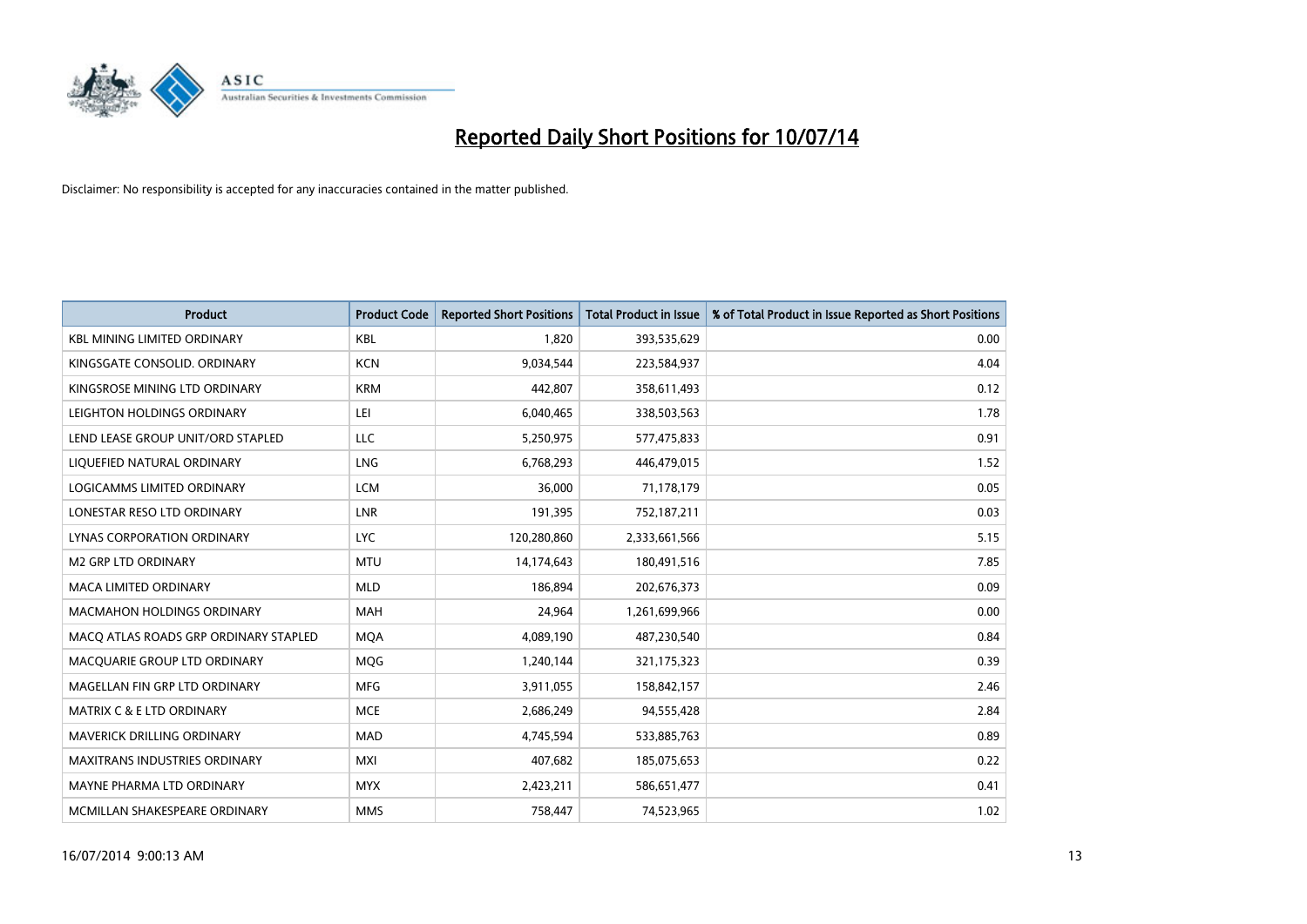

| <b>Product</b>                    | <b>Product Code</b> | <b>Reported Short Positions</b> | <b>Total Product in Issue</b> | % of Total Product in Issue Reported as Short Positions |
|-----------------------------------|---------------------|---------------------------------|-------------------------------|---------------------------------------------------------|
| <b>MCPHERSON'S LTD ORDINARY</b>   | <b>MCP</b>          | 69,034                          | 95,434,645                    | 0.07                                                    |
| MEDUSA MINING LTD ORDINARY        | <b>MML</b>          | 6,369,990                       | 207,794,301                   | 3.07                                                    |
| MELBOURNE IT LIMITED ORDINARY     | <b>MLB</b>          | 11,022                          | 92,944,392                    | 0.01                                                    |
| MERMAID MARINE ORDINARY           | <b>MRM</b>          | 9,040,941                       | 366,766,098                   | 2.47                                                    |
| MESOBLAST LIMITED ORDINARY        | <b>MSB</b>          | 20,702,326                      | 321,640,094                   | 6.44                                                    |
| METALS X LIMITED ORDINARY         | <b>MLX</b>          | 1,342,296                       | 1,655,386,110                 | 0.08                                                    |
| METCASH LIMITED ORDINARY          | <b>MTS</b>          | 102,428,850                     | 888,338,048                   | 11.53                                                   |
| METMINCO LIMITED ORDINARY         | <b>MNC</b>          | 142,147                         | 1,749,543,023                 | 0.01                                                    |
| MIGHTY RIVER POWER ORDINARY       | <b>MYT</b>          | 3,944,598                       | 1,400,012,517                 | 0.28                                                    |
| MINCOR RESOURCES NL ORDINARY      | <b>MCR</b>          | 54,273                          | 188,208,274                   | 0.03                                                    |
| MINERAL DEPOSITS ORDINARY         | <b>MDL</b>          | 977,488                         | 103,538,786                   | 0.94                                                    |
| MINERAL RESOURCES, ORDINARY       | <b>MIN</b>          | 13,094,725                      | 186,556,246                   | 7.02                                                    |
| MINT WIRELESS ORDINARY            | <b>MNW</b>          | 1,247,781                       | 450,872,395                   | 0.28                                                    |
| MIRABELA NICKEL LTD ORDINARY      | <b>MBN</b>          | 4,192,689                       | 929,710,216                   | 0.45                                                    |
| MIRVAC GROUP STAPLED SECURITIES   | <b>MGR</b>          | 2,087,922                       | 3,692,279,772                 | 0.06                                                    |
| MOLOPO ENERGY LTD ORDINARY        | <b>MPO</b>          | 172,623                         | 248,520,949                   | 0.07                                                    |
| MONADELPHOUS GROUP ORDINARY       | <b>MND</b>          | 12,023,030                      | 92,679,570                    | 12.97                                                   |
| MORTGAGE CHOICE LTD ORDINARY      | MOC                 | 5,681                           | 123,780,387                   | 0.00                                                    |
| <b>MOUNT GIBSON IRON ORDINARY</b> | <b>MGX</b>          | 15,276,954                      | 1,090,584,232                 | 1.40                                                    |
| MULTIPLEX SITES SITES             | <b>MXUPA</b>        | 2,000                           | 4,500,000                     | 0.04                                                    |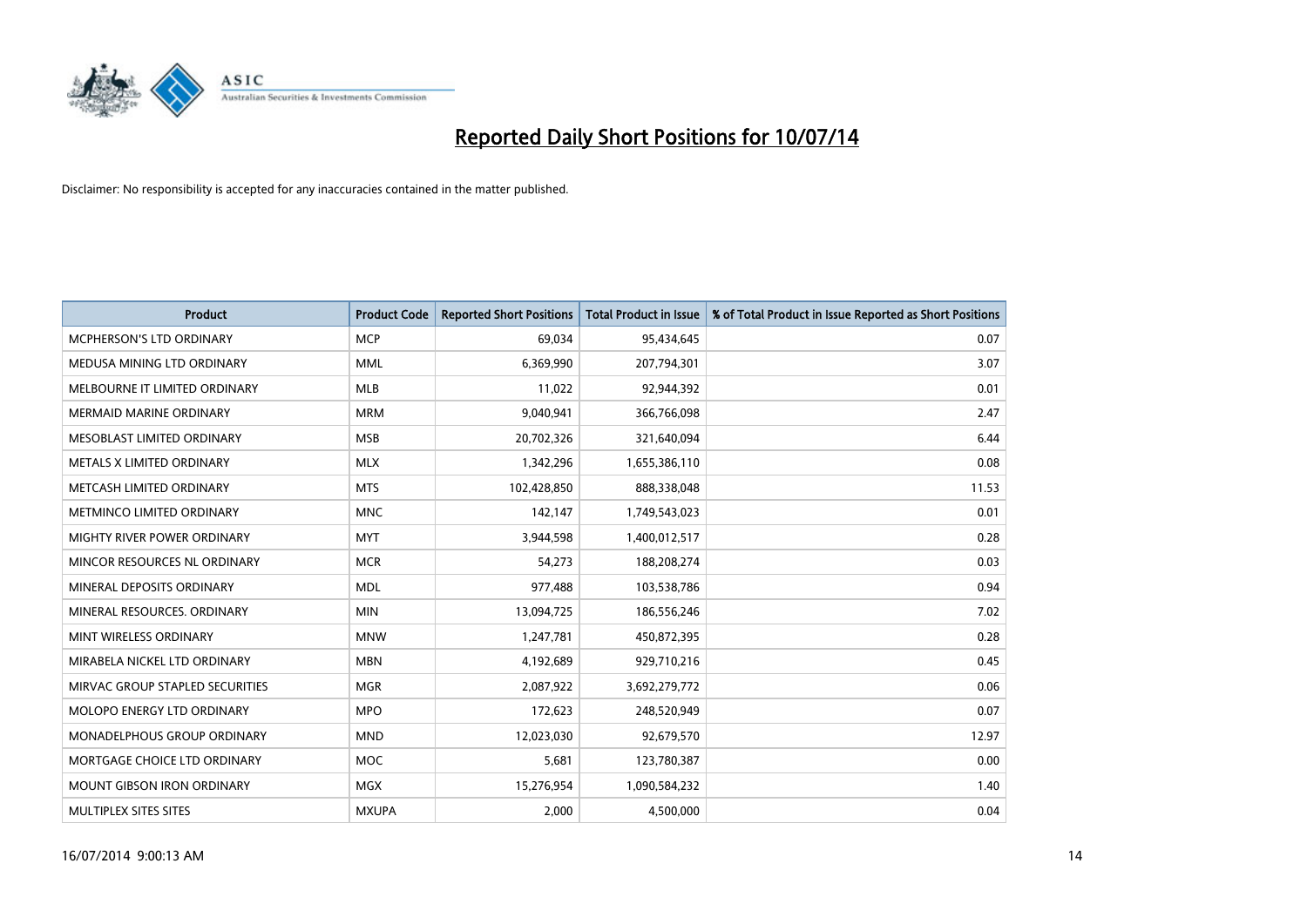

| <b>Product</b>                  | <b>Product Code</b> | <b>Reported Short Positions</b> | <b>Total Product in Issue</b> | % of Total Product in Issue Reported as Short Positions |
|---------------------------------|---------------------|---------------------------------|-------------------------------|---------------------------------------------------------|
| MUTINY GOLD LIMITED ORDINARY    | <b>MYG</b>          | 781,014                         | 678,227,617                   | 0.12                                                    |
| MYER HOLDINGS LTD ORDINARY      | <b>MYR</b>          | 67,761,223                      | 585,684,551                   | 11.57                                                   |
| <b>MYSTATE LIMITED ORDINARY</b> | <b>MYS</b>          | 7,834                           | 87,261,995                    | 0.01                                                    |
| NANOSONICS LIMITED ORDINARY     | <b>NAN</b>          | 2,212,935                       | 263,823,826                   | 0.84                                                    |
| NATIONAL AUST, BANK ORDINARY    | <b>NAB</b>          | 6,208,223                       | 2,353,916,258                 | 0.26                                                    |
| NATIONAL STORAGE STAPLED        | <b>NSR</b>          | 577,151                         | 244,897,096                   | 0.24                                                    |
| NAVITAS LIMITED ORDINARY        | <b>NVT</b>          | 2,329,202                       | 375,712,581                   | 0.62                                                    |
| NEARMAP LTD ORDINARY            | <b>NEA</b>          | 414,487                         | 337,346,101                   | 0.12                                                    |
| NEON ENERGY LIMITED ORDINARY    | <b>NEN</b>          | 343,409                         | 553,037,848                   | 0.06                                                    |
| NEUREN PHARMACEUT, ORDINARY     | <b>NEU</b>          | 225,038                         | 1,555,354,272                 | 0.01                                                    |
| NEW HOPE CORPORATION ORDINARY   | <b>NHC</b>          | 1,140,781                       | 830,933,112                   | 0.14                                                    |
| NEWCREST MINING ORDINARY        | <b>NCM</b>          | 12,520,970                      | 766,510,971                   | 1.63                                                    |
| NEWS CORP A NON-VOTING CDI      | <b>NWSLV</b>        | 412,143                         | 3,103,217                     | 13.28                                                   |
| NEWS CORP B VOTING CDI          | <b>NWS</b>          | 2,293,029                       | 21,214,876                    | 10.81                                                   |
| NEWSAT LIMITED ORDINARY         | <b>NWT</b>          | 8,254,260                       | 612,199,841                   | 1.35                                                    |
| NEXTDC LIMITED ORDINARY         | <b>NXT</b>          | 16,214,583                      | 193,154,486                   | 8.39                                                    |
| NEXUS ENERGY LIMITED ORDINARY   | <b>NXS</b>          | 83,983                          | 1,330,219,459                 | 0.01                                                    |
| NIB HOLDINGS LIMITED ORDINARY   | <b>NHF</b>          | 2,280,324                       | 439,004,182                   | 0.52                                                    |
| NIDO PETROLEUM ORDINARY         | <b>NDO</b>          | 42,500                          | 2,049,984,302                 | 0.00                                                    |
| NINE ENTERTAINMENT ORDINARY     | <b>NEC</b>          | 9,188,289                       | 940.295.023                   | 0.98                                                    |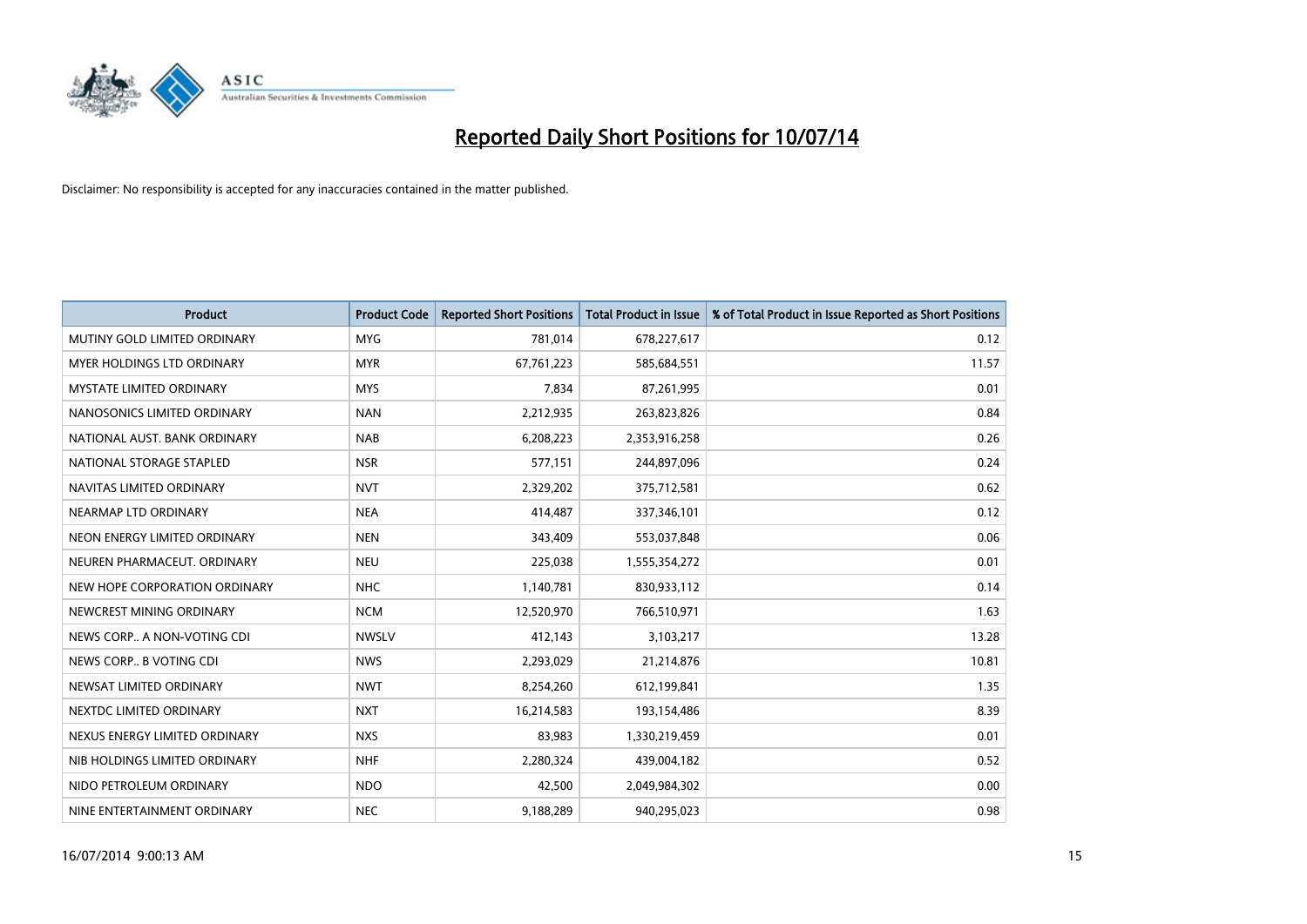

| <b>Product</b>                        | <b>Product Code</b> | <b>Reported Short Positions</b> | <b>Total Product in Issue</b> | % of Total Product in Issue Reported as Short Positions |
|---------------------------------------|---------------------|---------------------------------|-------------------------------|---------------------------------------------------------|
| NOBLE MINERAL RES ORDINARY            | <b>NMG</b>          | 2,365,726                       | 666,397,952                   | 0.36                                                    |
| NORTHERN IRON LTD ORDINARY            | <b>NFE</b>          | 11,392                          | 484,405,314                   | 0.00                                                    |
| NORTHERN STAR ORDINARY                | <b>NST</b>          | 2,436,979                       | 587,259,647                   | 0.41                                                    |
| NRW HOLDINGS LIMITED ORDINARY         | <b>NWH</b>          | 12,317,113                      | 278,888,011                   | 4.42                                                    |
| NUFARM LIMITED ORDINARY               | <b>NUF</b>          | 14,343,119                      | 264,021,627                   | 5.43                                                    |
| NUPLEX INDUSTRIES ORDINARY            | <b>NPX</b>          | 1,000                           | 198,125,827                   | 0.00                                                    |
| OCEANAGOLD CORP. CHESS DEPOSITARY INT | <b>OGC</b>          | 1,022,942                       | 301,345,186                   | 0.34                                                    |
| OIL SEARCH LTD ORDINARY               | OSH                 | 9,440,331                       | 1,519,022,225                 | 0.62                                                    |
| OM HOLDINGS LIMITED ORDINARY          | <b>OMH</b>          | 58,321                          | 733,423,337                   | 0.01                                                    |
| ORICA LIMITED ORDINARY                | ORI                 | 12,164,870                      | 372,743,291                   | 3.26                                                    |
| ORIGIN ENERGY ORDINARY                | <b>ORG</b>          | 6,697,047                       | 1,103,646,907                 | 0.61                                                    |
| OROCOBRE LIMITED ORDINARY             | <b>ORE</b>          | 2,089,206                       | 132,041,911                   | 1.58                                                    |
| ORORA LIMITED ORDINARY                | <b>ORA</b>          | 2,036,315                       | 1,206,684,923                 | 0.17                                                    |
| OROTONGROUP LIMITED ORDINARY          | ORL                 | 173,080                         | 40,880,902                    | 0.42                                                    |
| <b>OZ MINERALS ORDINARY</b>           | OZL                 | 15,409,663                      | 303,470,022                   | 5.08                                                    |
| <b>OZFOREX GROUP LTD ORDINARY</b>     | <b>OFX</b>          | 8,140,410                       | 240,000,000                   | 3.39                                                    |
| PACIFIC BRANDS ORDINARY               | PBG                 | 21,100,708                      | 917,226,291                   | 2.30                                                    |
| PACT GROUP HLDGS LTD ORDINARY         | PGH                 | 4,948,829                       | 294,097,961                   | 1.68                                                    |
| PALADIN ENERGY LTD ORDINARY           | <b>PDN</b>          | 115,919,610                     | 964, 367, 284                 | 12.02                                                   |
| PANAUST LIMITED ORDINARY              | <b>PNA</b>          | 387,832                         | 635,580,654                   | 0.06                                                    |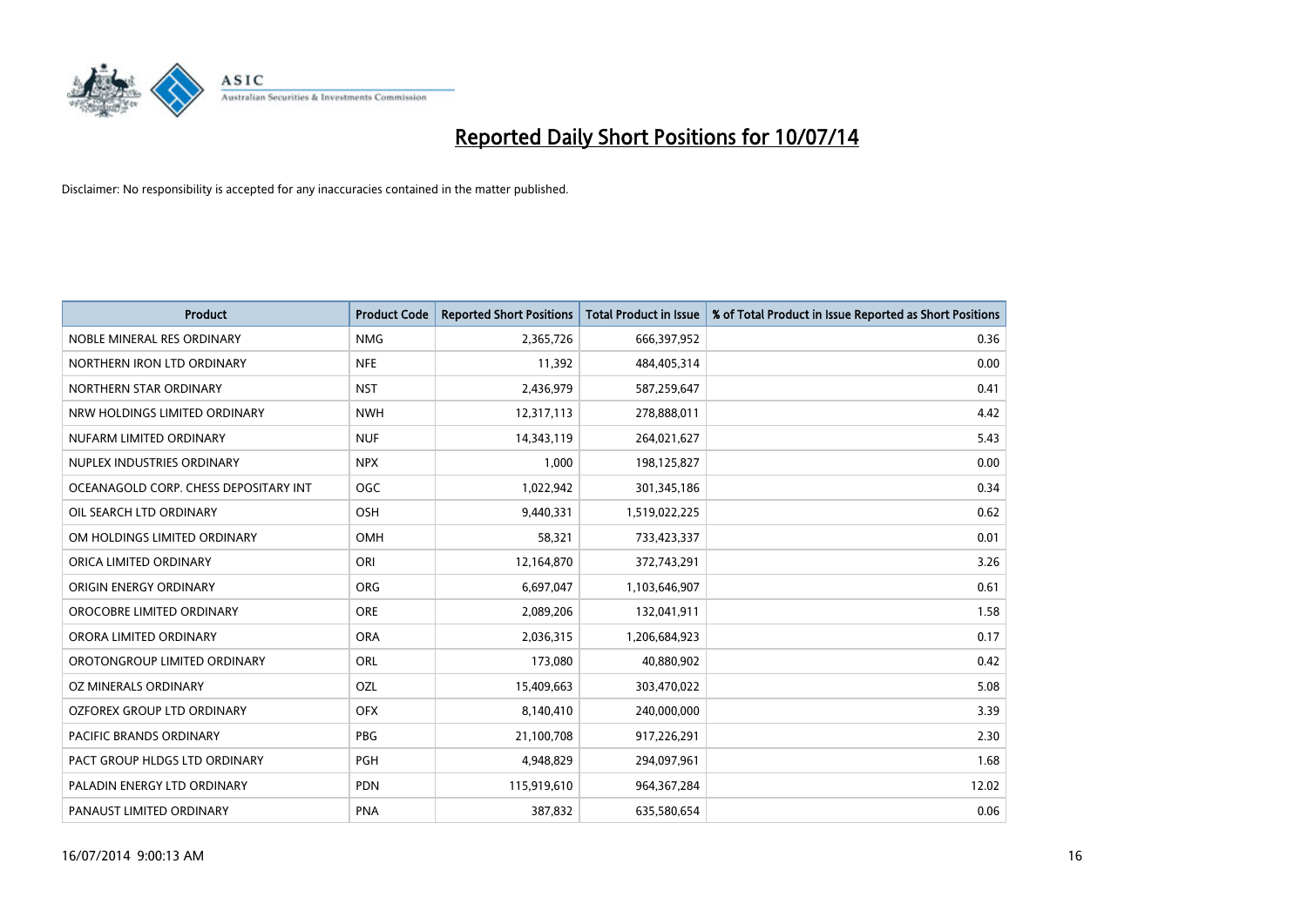

| <b>Product</b>                 | <b>Product Code</b> | <b>Reported Short Positions</b> | <b>Total Product in Issue</b> | % of Total Product in Issue Reported as Short Positions |
|--------------------------------|---------------------|---------------------------------|-------------------------------|---------------------------------------------------------|
| PANORAMIC RESOURCES ORDINARY   | PAN                 | 152,700                         | 322,275,824                   | 0.05                                                    |
| PANTERRA GOLD LTD ORDINARY     | PGI                 |                                 | 789,844,737                   | 0.00                                                    |
| PAPERLINX LIMITED ORDINARY     | <b>PPX</b>          | 44,770                          | 665,181,261                   | 0.01                                                    |
| PAPILLON RES LTD ORDINARY      | PIR                 | 6,391,815                       | 352,044,210                   | 1.82                                                    |
| PEET LIMITED ORDINARY          | <b>PPC</b>          | 83,501                          | 433,389,348                   | 0.02                                                    |
| PERPETUAL LIMITED ORDINARY     | <b>PPT</b>          | 1,320,620                       | 46,574,426                    | 2.84                                                    |
| PERSEUS MINING LTD ORDINARY    | <b>PRU</b>          | 6,893,932                       | 526,656,401                   | 1.31                                                    |
| PHARMAXIS LTD ORDINARY         | <b>PXS</b>          | 64,610                          | 309,514,849                   | 0.02                                                    |
| PLATINUM ASSET ORDINARY        | <b>PTM</b>          | 1,048,622                       | 580,336,142                   | 0.18                                                    |
| PLATINUM AUSTRALIA ORDINARY    | <b>PLA</b>          | 836,027                         | 504,968,043                   | 0.17                                                    |
| PMP LIMITED ORDINARY           | <b>PMP</b>          | 1,544,399                       | 323,781,124                   | 0.48                                                    |
| PRANA BIOTECHNOLOGY ORDINARY   | PBT                 | 3,898,904                       | 488,646,960                   | 0.80                                                    |
| PREMIER INVESTMENTS ORDINARY   | <b>PMV</b>          | 271,083                         | 155,714,874                   | 0.17                                                    |
| PRIMA BIOMED LTD ORDINARY      | <b>PRR</b>          | 132,361                         | 1,228,709,341                 | 0.01                                                    |
| PRIMARY HEALTH CARE ORDINARY   | <b>PRY</b>          | 17,846,064                      | 505,659,944                   | 3.53                                                    |
| PRIME MEDIA GRP LTD ORDINARY   | PRT                 | 1,705,995                       | 366,330,303                   | 0.47                                                    |
| PROGRAMMED ORDINARY            | <b>PRG</b>          | 371,236                         | 118,253,992                   | 0.31                                                    |
| <b>QANTAS AIRWAYS ORDINARY</b> | QAN                 | 82,275,509                      | 2,196,330,250                 | 3.75                                                    |
| OBE INSURANCE GROUP ORDINARY   | <b>OBE</b>          | 9,735,696                       | 1,277,602,695                 | 0.76                                                    |
| ORXPHARMA LTD ORDINARY         | <b>QRX</b>          | 30,000                          | 164,190,969                   | 0.02                                                    |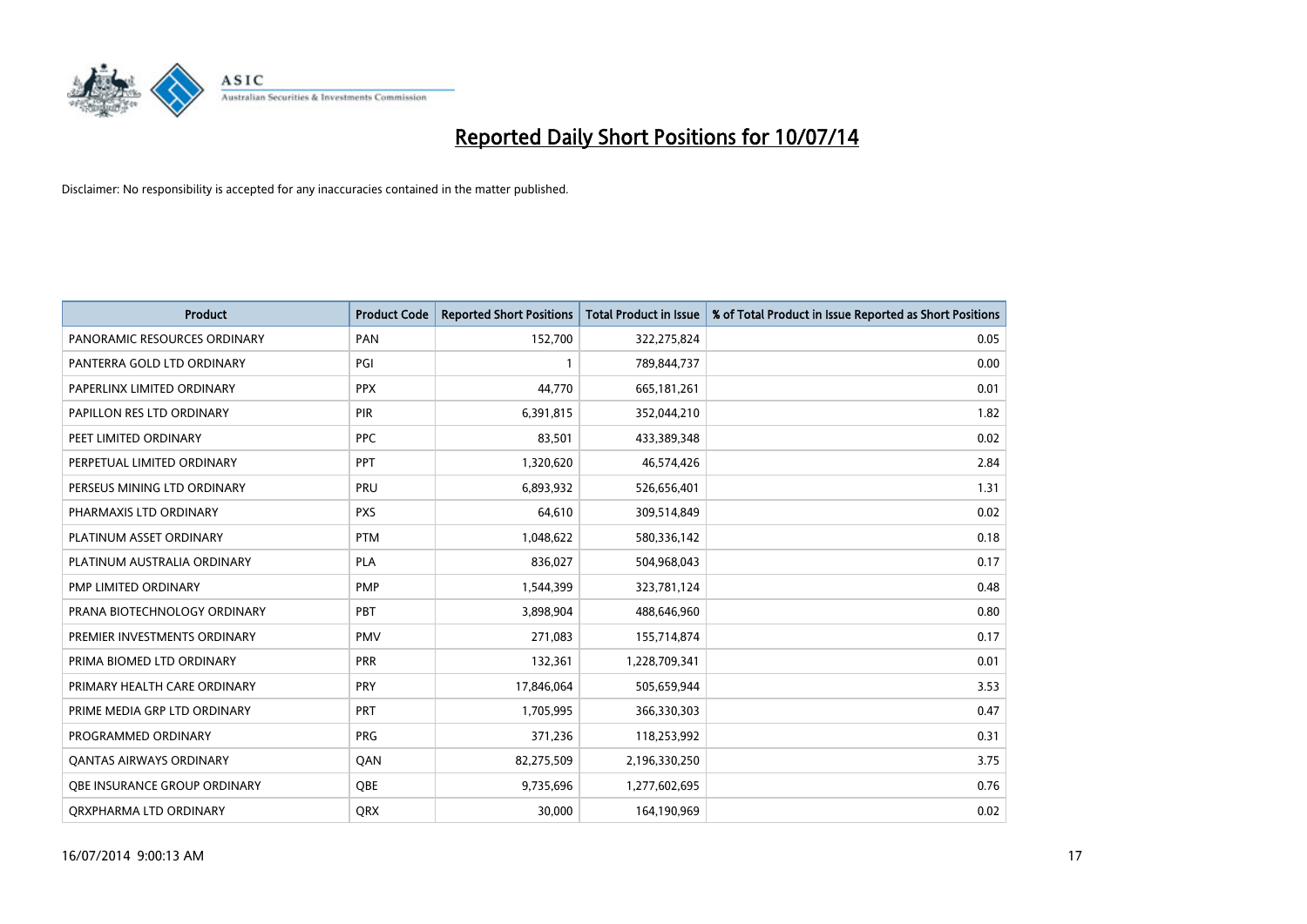

| <b>Product</b>                      | <b>Product Code</b> | <b>Reported Short Positions</b> | <b>Total Product in Issue</b> | % of Total Product in Issue Reported as Short Positions |
|-------------------------------------|---------------------|---------------------------------|-------------------------------|---------------------------------------------------------|
| <b>QUBE HOLDINGS LTD ORDINARY</b>   | <b>QUB</b>          | 21,410,546                      | 1,051,172,929                 | 2.04                                                    |
| RAMELIUS RESOURCES ORDINARY         | <b>RMS</b>          | 160                             | 398,048,073                   | 0.00                                                    |
| RAMSAY HEALTH CARE ORDINARY         | <b>RHC</b>          | 1,354,408                       | 202,081,252                   | 0.67                                                    |
| <b>RCG CORPORATION LTD ORDINARY</b> | <b>RCG</b>          | 10,624                          | 263,808,625                   | 0.00                                                    |
| <b>RCR TOMLINSON ORDINARY</b>       | <b>RCR</b>          | 546,025                         | 136,989,238                   | 0.40                                                    |
| <b>REA GROUP ORDINARY</b>           | <b>REA</b>          | 1,319,416                       | 131,714,699                   | 1.00                                                    |
| RECALL HOLDINGS LTD ORDINARY        | <b>REC</b>          | 5,992,168                       | 312,903,583                   | 1.92                                                    |
| <b>RECKON LIMITED ORDINARY</b>      | <b>RKN</b>          | 1,281,987                       | 126,913,066                   | 1.01                                                    |
| <b>RED 5 LIMITED ORDINARY</b>       | <b>RED</b>          | 174,740                         | 759,451,008                   | 0.02                                                    |
| <b>RED FORK ENERGY ORDINARY</b>     | <b>RFE</b>          | 690,805                         | 501,051,719                   | 0.14                                                    |
| REDBANK ENERGY LTD ORDINARY         | AEJ                 | 13                              | 786,287                       | 0.00                                                    |
| REGIS RESOURCES ORDINARY            | <b>RRL</b>          | 36,835,701                      | 499,744,095                   | 7.37                                                    |
| RESMED INC CDI 10:1                 | <b>RMD</b>          | 37,989,353                      | 1,402,915,440                 | 2.71                                                    |
| <b>RESOLUTE MINING ORDINARY</b>     | <b>RSG</b>          | 8,067,256                       | 641,189,223                   | 1.26                                                    |
| <b>RESOURCE GENERATION ORDINARY</b> | <b>RES</b>          | 1,220                           | 581,380,338                   | 0.00                                                    |
| RETAIL FOOD GROUP ORDINARY          | <b>RFG</b>          | 6,808,677                       | 144,868,508                   | 4.70                                                    |
| REX MINERALS LIMITED ORDINARY       | <b>RXM</b>          | 628,634                         | 220,519,784                   | 0.29                                                    |
| RIO TINTO LIMITED ORDINARY          | <b>RIO</b>          | 3,828,667                       | 435,758,720                   | 0.88                                                    |
| ROC OIL COMPANY ORDINARY            | <b>ROC</b>          | 3,107,280                       | 687,618,400                   | 0.45                                                    |
| ROYAL WOLF HOLDINGS ORDINARY        | <b>RWH</b>          | 213,294                         | 100,387,052                   | 0.21                                                    |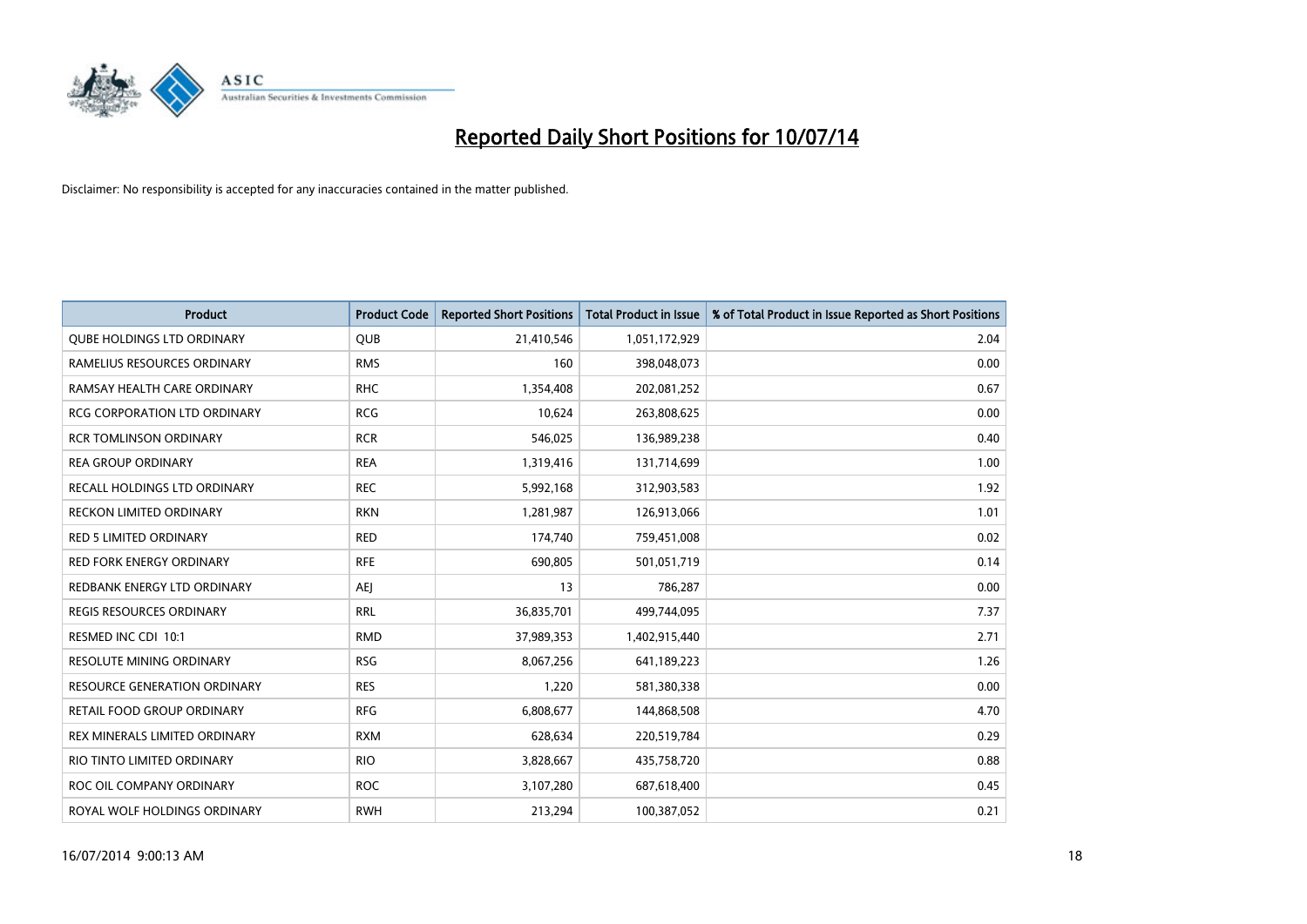

| <b>Product</b>                               | <b>Product Code</b> | <b>Reported Short Positions</b> | <b>Total Product in Issue</b> | % of Total Product in Issue Reported as Short Positions |
|----------------------------------------------|---------------------|---------------------------------|-------------------------------|---------------------------------------------------------|
| <b>RURALCO HOLDINGS ORDINARY</b>             | <b>RHL</b>          | 3,658                           | 77,291,069                    | 0.00                                                    |
| RUSSAUSEMIGOVBONDETF ETF UNITS               | <b>RSM</b>          | 32,266                          | 1,907,878                     | 1.69                                                    |
| SAI GLOBAL LIMITED ORDINARY                  | SAI                 | 291,705                         | 210,886,085                   | 0.14                                                    |
| SALMAT LIMITED ORDINARY                      | <b>SLM</b>          | 54                              | 159,812,799                   | 0.00                                                    |
| SAMSON OIL & GAS LTD ORDINARY                | SSN                 | 20,376,960                      | 2,837,756,933                 | 0.72                                                    |
| SANDFIRE RESOURCES ORDINARY                  | <b>SFR</b>          | 1,620,398                       | 155,640,968                   | 1.04                                                    |
| <b>SANTOS LTD ORDINARY</b>                   | <b>STO</b>          | 4,763,810                       | 976,521,800                   | 0.49                                                    |
| SARACEN MINERAL ORDINARY                     | SAR                 | 463,659                         | 792,784,738                   | 0.06                                                    |
| <b>SCA PROPERTY GROUP STAPLED SECURITIES</b> | <b>SCP</b>          | 33,123,817                      | 648,628,320                   | 5.11                                                    |
| <b>SCENTRE GRP STAPLED</b>                   | SCG                 | 9,935,027                       | 5,324,296,678                 | 0.19                                                    |
| SEDGMAN LIMITED ORDINARY                     | SDM                 | 1,823,945                       | 227,059,277                   | 0.80                                                    |
| SEEK LIMITED ORDINARY                        | <b>SEK</b>          | 9,357,386                       | 340,459,756                   | 2.75                                                    |
| SELECT HARVESTS ORDINARY                     | <b>SHV</b>          | 168,208                         | 57,999,427                    | 0.29                                                    |
| SENEX ENERGY LIMITED ORDINARY                | <b>SXY</b>          | 8,363,730                       | 1,147,010,917                 | 0.73                                                    |
| SERVCORP LIMITED ORDINARY                    | SRV                 | 3,709                           | 98,432,275                    | 0.00                                                    |
| SERVICE STREAM ORDINARY                      | SSM                 | 30                              | 386,389,873                   | 0.00                                                    |
| SEVEN GROUP HOLDINGS ORDINARY                | <b>SVW</b>          | 222,027                         | 302,691,886                   | 0.07                                                    |
| SEVEN WEST MEDIA LTD ORDINARY                | <b>SWM</b>          | 9,277,931                       | 999,160,872                   | 0.93                                                    |
| SFG AUSTRALIA LTD ORDINARY                   | <b>SFW</b>          | 2,098,158                       | 734,874,200                   | 0.29                                                    |
| SG FLEET GROUP LTD ORDINARY                  | SGF                 | 738,005                         | 242,691,826                   | 0.30                                                    |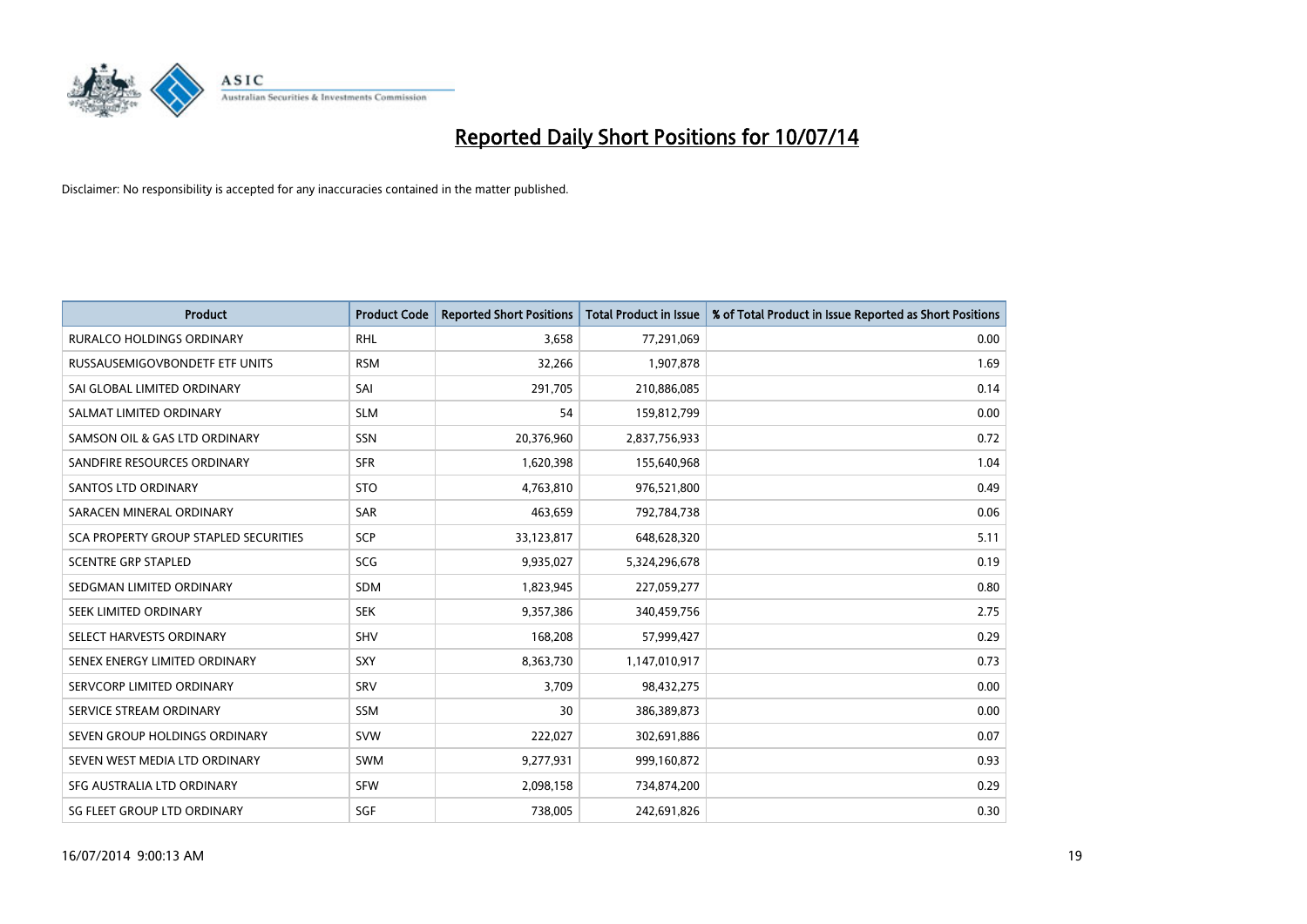

| <b>Product</b>                           | <b>Product Code</b> | <b>Reported Short Positions</b> | <b>Total Product in Issue</b> | % of Total Product in Issue Reported as Short Positions |
|------------------------------------------|---------------------|---------------------------------|-------------------------------|---------------------------------------------------------|
| SIGMA PHARMACEUTICAL ORDINARY            | <b>SIP</b>          | 18,232,334                      | 1,112,511,644                 | 1.64                                                    |
| SILEX SYSTEMS ORDINARY                   | <b>SLX</b>          | 3,390,031                       | 170,367,734                   | 1.99                                                    |
| SILVER CHEF LIMITED ORDINARY             | SIV                 | 83,594                          | 29,469,492                    | 0.28                                                    |
| SILVER LAKE RESOURCE ORDINARY            | <b>SLR</b>          | 17,906,948                      | 503,233,971                   | 3.56                                                    |
| SIMS METAL MGMT LTD ORDINARY             | SGM                 | 11,616,222                      | 204,604,433                   | 5.68                                                    |
| SINGAPORE TELECOMM. CHESS DEPOSITARY INT | SGT                 | 8,349,679                       | 116,807,316                   | 7.15                                                    |
| SINO GAS ENERGY ORDINARY                 | <b>SEH</b>          | 2,862,660                       | 1,530,457,040                 | 0.19                                                    |
| SIRIUS RESOURCES NL ORDINARY             | <b>SIR</b>          | 12,748,807                      | 262,044,586                   | 4.87                                                    |
| SIRTEX MEDICAL ORDINARY                  | <b>SRX</b>          | 104,682                         | 56,108,439                    | 0.19                                                    |
| SKILLED GROUP LTD ORDINARY               | <b>SKE</b>          | 2,153,085                       | 235,254,496                   | 0.92                                                    |
| SKY NETWORK ORDINARY                     | <b>SKT</b>          | 149,893                         | 389,139,785                   | 0.04                                                    |
| SKYCITY ENT GRP LTD ORDINARY             | <b>SKC</b>          | 6,781,158                       | 582,088,094                   | 1.16                                                    |
| <b>SLATER &amp; GORDON ORDINARY</b>      | SGH                 | 6,736,268                       | 204,338,625                   | 3.30                                                    |
| SMS MANAGEMENT, ORDINARY                 | <b>SMX</b>          | 3,154,606                       | 70,099,763                    | 4.50                                                    |
| SONIC HEALTHCARE ORDINARY                | SHL                 | 3,006,630                       | 400,811,556                   | 0.75                                                    |
| SOUL PATTINSON (W.H) ORDINARY            | SOL                 | 26,761                          | 239,395,320                   | 0.01                                                    |
| SP AUSNET STAPLED SECURITIES             | SPN                 | 37,064,858                      | 3,425,244,162                 | 1.08                                                    |
| SPARK INFRASTRUCTURE STAPLED US PROHIBT. | SKI                 | 18,916,014                      | 1,466,360,128                 | 1.29                                                    |
| SPECIALTY FASHION ORDINARY               | <b>SFH</b>          | 789                             | 192,236,121                   | 0.00                                                    |
| SPOTLESS GRP HLD LTD ORDINARY            | <b>SPO</b>          | 11,723,340                      | 1,098,290,178                 | 1.07                                                    |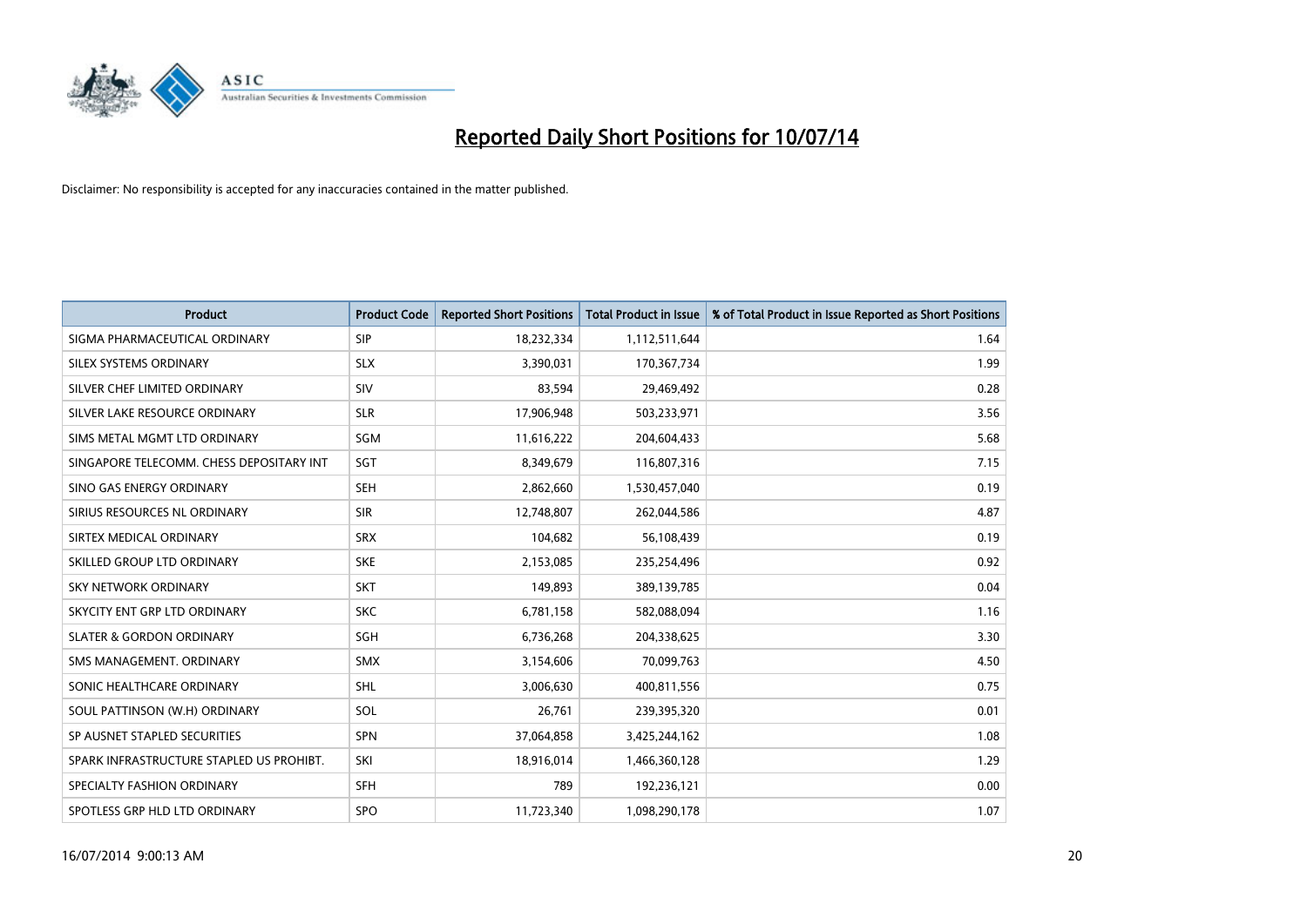

| Product                              | <b>Product Code</b> | <b>Reported Short Positions</b> | <b>Total Product in Issue</b> | % of Total Product in Issue Reported as Short Positions |
|--------------------------------------|---------------------|---------------------------------|-------------------------------|---------------------------------------------------------|
| ST BARBARA LIMITED ORDINARY          | <b>SBM</b>          | 14,453,121                      | 488,074,077                   | 2.96                                                    |
| STARPHARMA HOLDINGS ORDINARY         | SPL                 | 14,150,261                      | 285,109,680                   | 4.96                                                    |
| STEADFAST GROUP LTD ORDINARY         | <b>SDF</b>          | 4,191,041                       | 501,638,307                   | 0.84                                                    |
| STH CRS ELECT ENGNR ORDINARY         | <b>SXE</b>          | 19,573                          | 161,523,130                   | 0.01                                                    |
| STHN CROSS MEDIA ORDINARY            | <b>SXL</b>          | 25,360,474                      | 705,246,986                   | 3.60                                                    |
| STOCKLAND UNITS/ORD STAPLED          | SGP                 | 11,748,378                      | 2,326,978,560                 | 0.50                                                    |
| STRAITS RES LTD. ORDINARY            | <b>SRQ</b>          | 28,747                          | 1,217,730,293                 | 0.00                                                    |
| STRIKE ENERGY LTD ORDINARY           | <b>STX</b>          | 3,727                           | 833,330,946                   | 0.00                                                    |
| STW COMMUNICATIONS ORDINARY          | SGN                 | 1,935,461                       | 403,828,512                   | 0.48                                                    |
| SUNCORP GROUP LTD ORDINARY           | <b>SUN</b>          | 8,142,119                       | 1,286,600,980                 | 0.63                                                    |
| SUNDANCE ENERGY ORDINARY             | <b>SEA</b>          | 8,787,822                       | 548,714,663                   | 1.60                                                    |
| SUNDANCE RESOURCES ORDINARY          | SDL                 | 81,867,184                      | 3,082,028,456                 | 2.66                                                    |
| SUNLAND GROUP LTD ORDINARY           | <b>SDG</b>          | 154,199                         | 181,710,087                   | 0.08                                                    |
| SUPER RET REP LTD ORDINARY           | SUL                 | 5,324,538                       | 196,731,620                   | 2.71                                                    |
| SYD AIRPORT STAPLED US PROHIBIT.     | <b>SYD</b>          | 15,789,108                      | 2,216,216,041                 | 0.71                                                    |
| SYRAH RESOURCES ORDINARY             | <b>SYR</b>          | 6,352,610                       | 162,500,614                   | 3.91                                                    |
| <b>TABCORP HOLDINGS LTD ORDINARY</b> | <b>TAH</b>          | 14,110,895                      | 762,954,019                   | 1.85                                                    |
| TAP OIL LIMITED ORDINARY             | <b>TAP</b>          | 134,589                         | 243,150,627                   | 0.06                                                    |
| TASSAL GROUP LIMITED ORDINARY        | <b>TGR</b>          | 596,099                         | 146,507,029                   | 0.41                                                    |
| <b>TATTS GROUP LTD ORDINARY</b>      | <b>TTS</b>          | 28,302,220                      | 1,434,447,341                 | 1.97                                                    |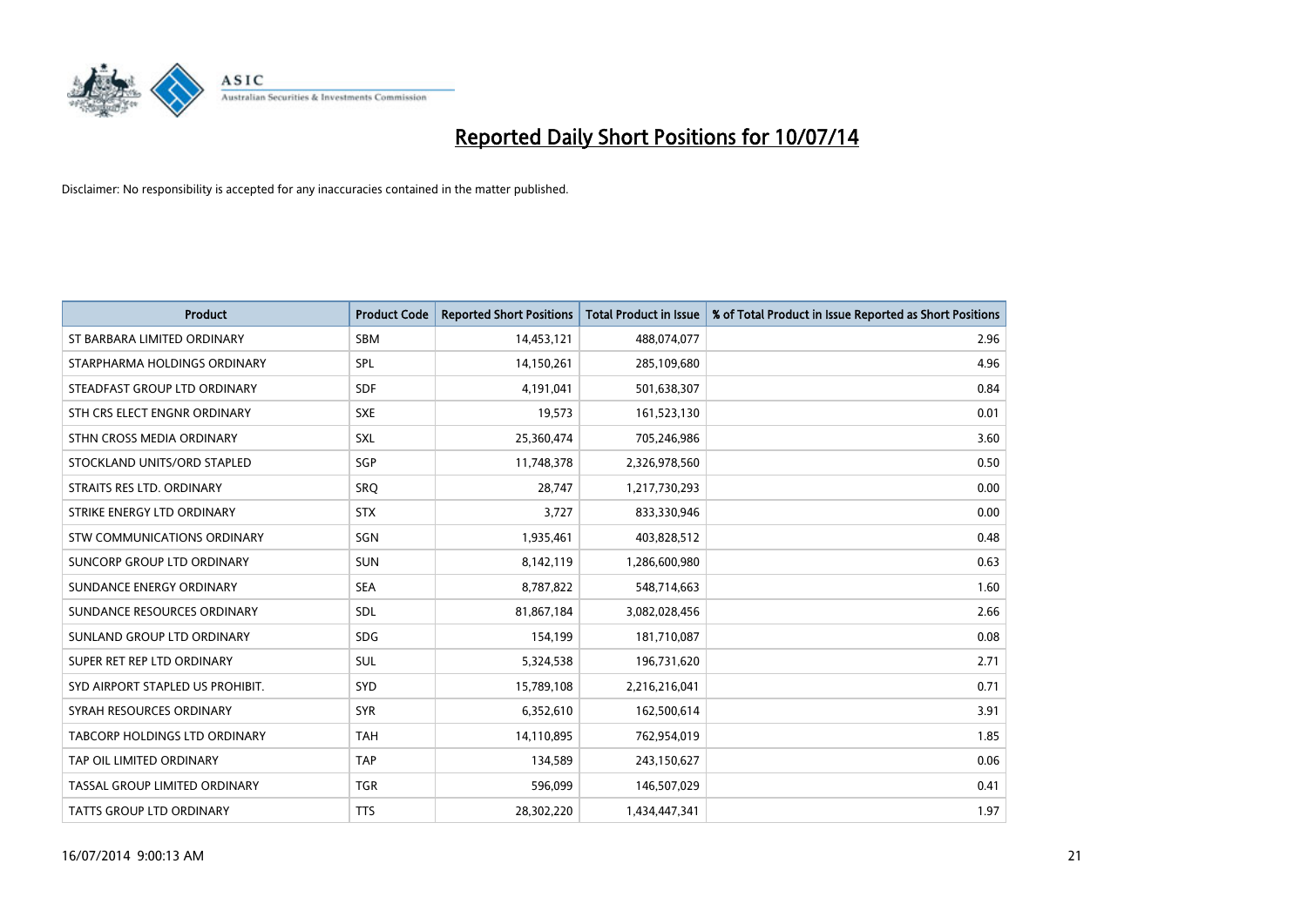

| Product                              | <b>Product Code</b> | <b>Reported Short Positions</b> | <b>Total Product in Issue</b> | % of Total Product in Issue Reported as Short Positions |
|--------------------------------------|---------------------|---------------------------------|-------------------------------|---------------------------------------------------------|
| <b>TECHNOLOGY ONE ORDINARY</b>       | <b>TNE</b>          | 28,899                          | 308,506,455                   | 0.01                                                    |
| TELECOM CORPORATION ORDINARY         | <b>TEL</b>          | 8,074,059                       | 1,828,530,844                 | 0.44                                                    |
| <b>TELSTRA CORPORATION, ORDINARY</b> | <b>TLS</b>          | 28,903,692                      | 12,443,074,357                | 0.23                                                    |
| TEN NETWORK HOLDINGS ORDINARY        | <b>TEN</b>          | 174,394,352                     | 2,630,984,596                 | 6.63                                                    |
| TERANGA GOLD CORP CDI 1:1            | <b>TGZ</b>          | 130,702                         | 82,371,687                    | 0.16                                                    |
| TFS CORPORATION LTD ORDINARY         | <b>TFC</b>          | 1,707,082                       | 324,157,408                   | 0.53                                                    |
| THE PAS GROUP LTD ORDINARY           | <b>PGR</b>          | 609,390                         | 136,690,860                   | 0.45                                                    |
| THE REJECT SHOP ORDINARY             | <b>TRS</b>          | 3,389,494                       | 28,844,648                    | 11.75                                                   |
| THORN GROUP LIMITED ORDINARY         | <b>TGA</b>          | 52,254                          | 149,494,813                   | 0.03                                                    |
| <b>TIGER RESOURCES ORDINARY</b>      | <b>TGS</b>          | 1,964,986                       | 898,784,227                   | 0.22                                                    |
| TITAN ENERGY SERVICE ORDINARY        | <b>TTN</b>          | 22,232                          | 50,585,915                    | 0.04                                                    |
| TOLL HOLDINGS LTD ORDINARY           | <b>TOL</b>          | 29,216,237                      | 717,133,875                   | 4.07                                                    |
| TOX FREE SOLUTIONS ORDINARY          | <b>TOX</b>          | 3,651,833                       | 133,752,359                   | 2.73                                                    |
| TPG TELECOM LIMITED ORDINARY         | <b>TPM</b>          | 10,981,737                      | 793,808,141                   | 1.38                                                    |
| <b>TRADE ME GROUP ORDINARY</b>       | <b>TME</b>          | 2,654,033                       | 396,584,956                   | 0.67                                                    |
| TRANSFIELD SERVICES ORDINARY         | <b>TSE</b>          | 28,593,517                      | 512,457,716                   | 5.58                                                    |
| TRANSPACIFIC INDUST. ORDINARY        | <b>TPI</b>          | 453,327                         | 1,579,472,080                 | 0.03                                                    |
| TRANSURBAN GROUP TRIPLE STAPLED SEC. | <b>TCL</b>          | 13,630,838                      | 1,896,384,069                 | 0.72                                                    |
| <b>TREASURY GROUP ORDINARY</b>       | <b>TRG</b>          | 29,034                          | 23,070,755                    | 0.13                                                    |
| TREASURY WINE ESTATE ORDINARY        | <b>TWE</b>          | 27,973,263                      | 649,427,560                   | 4.31                                                    |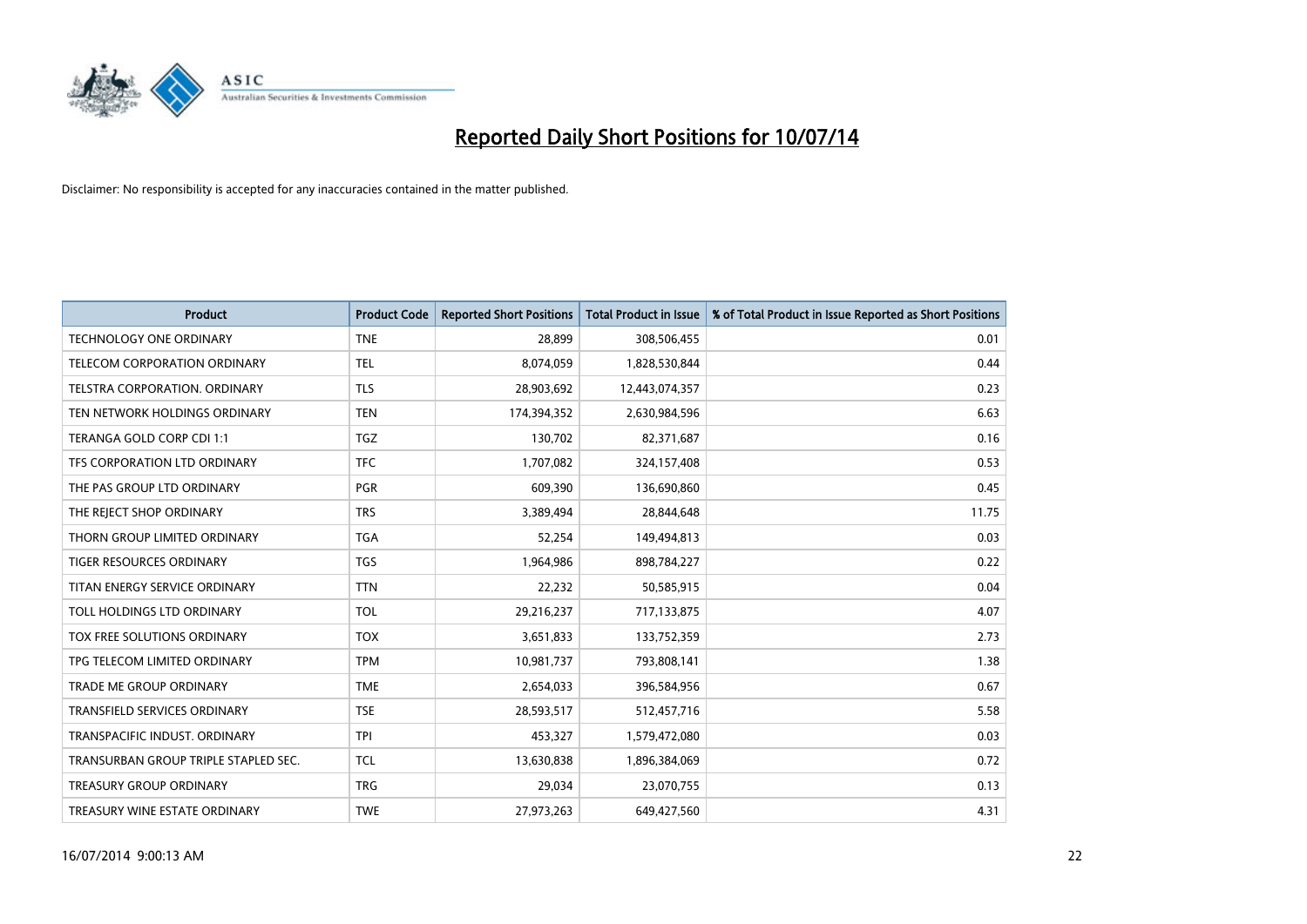

| <b>Product</b>                       | <b>Product Code</b> | <b>Reported Short Positions</b> | <b>Total Product in Issue</b> | % of Total Product in Issue Reported as Short Positions |
|--------------------------------------|---------------------|---------------------------------|-------------------------------|---------------------------------------------------------|
| TRITON MIN LTD ORDINARY              | <b>TON</b>          | 69,830                          | 271,827,597                   | 0.03                                                    |
| TROY RESOURCES LTD ORDINARY          | <b>TRY</b>          | 2,404,991                       | 195,034,997                   | 1.23                                                    |
| UGL LIMITED ORDINARY                 | UGL                 | 18,293,603                      | 166,511,240                   | 10.99                                                   |
| UNILIFE CORPORATION CDI 6:1          | <b>UNS</b>          | 120,000                         | 268,300,092                   | 0.04                                                    |
| URANEX LIMITED ORDINARY              | <b>UNX</b>          | 86,621                          | 262,089,567                   | 0.03                                                    |
| US MASTERS RES FUND ORDINARY UNITS   | <b>URF</b>          | 27                              | 263,972,915                   | 0.00                                                    |
| UXC LIMITED ORDINARY                 | <b>UXC</b>          | 3,136,806                       | 322,477,434                   | 0.97                                                    |
| <b>VEDA GROUP LTD ORDINARY</b>       | <b>VED</b>          | 23,074,053                      | 842,055,406                   | 2.74                                                    |
| VILLAGE ROADSHOW LTD ORDINARY        | <b>VRL</b>          | 1,272,200                       | 159,504,142                   | 0.80                                                    |
| <b>VIRGIN AUS HLDG LTD ORDINARY</b>  | <b>VAH</b>          | 61,886,846                      | 3,514,825,734                 | 1.76                                                    |
| <b>VIRTUS HEALTH LTD ORDINARY</b>    | <b>VRT</b>          | 3,345,623                       | 79,722,678                    | 4.20                                                    |
| <b>VOCATION LTD ORDINARY</b>         | <b>VET</b>          | 11,768,356                      | 202,899,894                   | 5.80                                                    |
| <b>VOCUS COMMS LTD ORDINARY</b>      | VOC                 | 350,438                         | 92,934,834                    | 0.38                                                    |
| WARRNAMBOOL CHEESE ORDINARY          | <b>WCB</b>          | 5,043                           | 56,098,797                    | 0.01                                                    |
| <b>WATPAC LIMITED ORDINARY</b>       | <b>WTP</b>          | 2,615                           | 186,489,922                   | 0.00                                                    |
| <b>WEBIET LIMITED ORDINARY</b>       | <b>WEB</b>          | 1,503,829                       | 79,397,959                    | 1.89                                                    |
| WESFARMERS LIMITED ORDINARY          | <b>WES</b>          | 5,830,905                       | 1,143,274,951                 | 0.51                                                    |
| <b>WESTERN AREAS LTD ORDINARY</b>    | <b>WSA</b>          | 16,681,293                      | 232,310,014                   | 7.18                                                    |
| WESTERN DESERT RES. ORDINARY         | <b>WDR</b>          | 6,104,816                       | 620,049,919                   | 0.98                                                    |
| WESTERN DESERT RES. RIGHTS 31-MAR-14 | <b>WDRR</b>         | 17,835                          | 120,009,662                   | 0.01                                                    |